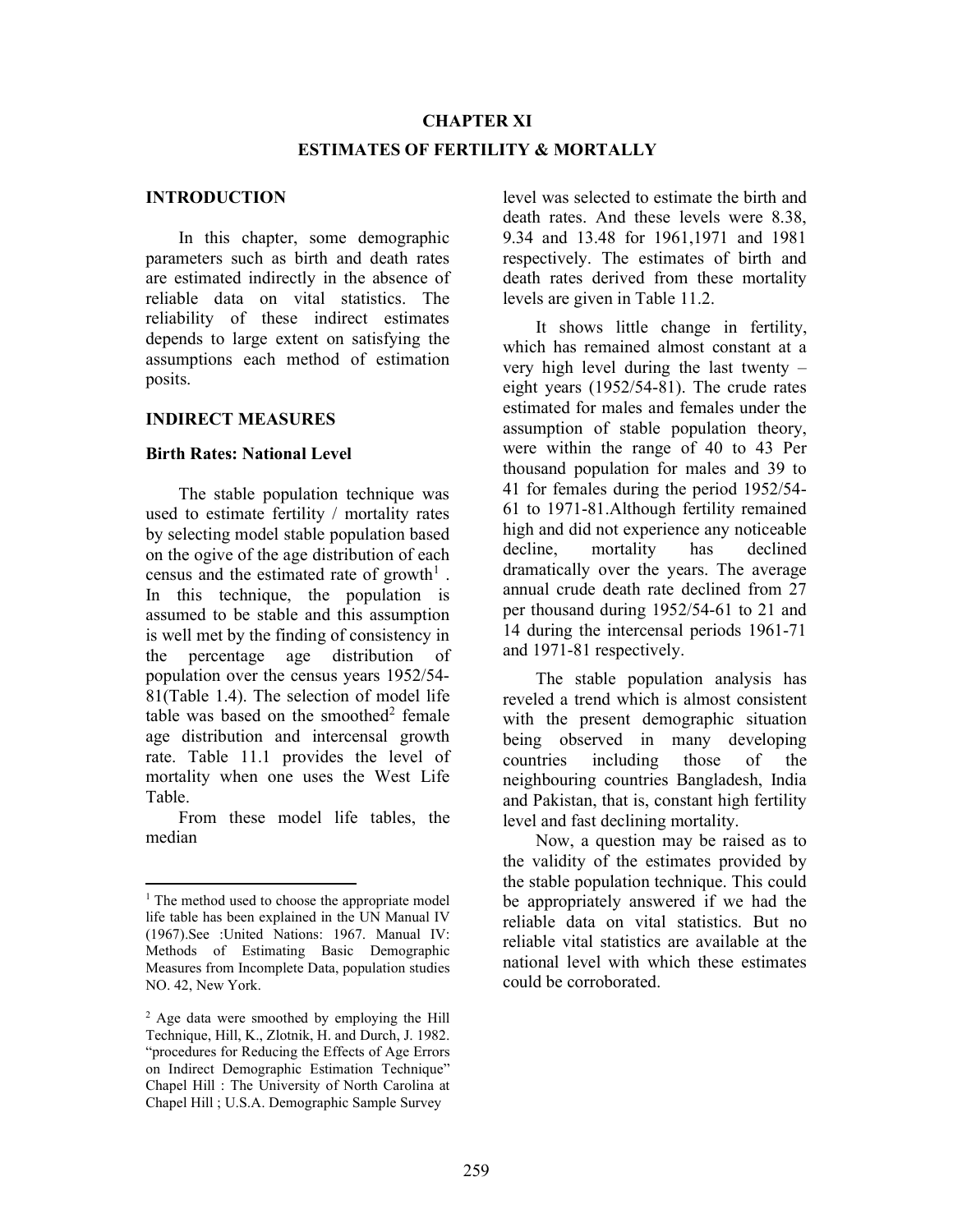| Age         | 1961  |       | 1971  |       | 1981  |       |
|-------------|-------|-------|-------|-------|-------|-------|
| $\mathbf X$ | C(x)  | Level | C(x)  | Level | C(x)  | Level |
| 5           | .1469 | 9.8   | .1545 | 9.42  | .1615 | 13.29 |
| 10          | .2812 | 7.68  | .3026 | 6.28  | .2952 | 13.65 |
| 15          | .3874 | 8.54  | .4068 | 8.14  | .4059 | 14.81 |
| 20          | .4842 | 8.88  | .4959 | 9.3   | .5044 | 15.24 |
| 25          | .5729 | 8.84  | .5827 | 9.5   | .5949 | 14.78 |
| 30          | .6551 | 8.38  | .6613 | 9.34  | .6782 | 13.55 |
| 35          | .7280 | 7.84  | .7340 | 10.68 | .7494 | 12.49 |
| 40          | .7883 | 7.6   | .7966 | 9.94  | .8084 | 11.8  |
| 45          | .8419 | 7.12  | .8489 | 8.48  | .8571 | 11.24 |

Table 11.1- Cumulative age distribution and corresponding model (west) life table

| Table 11.2- Stable population estimates of fertility and mortality based on smoothed age distribution of   |
|------------------------------------------------------------------------------------------------------------|
| the female population of Nepal and the annual rate of growth of the population in the intercensal periods: |
| 1952/54-61, 1961-71 and 1971-81                                                                            |

| Year | Level of<br>mortality | <b>Sex</b> | <b>CBR</b> | <b>CDR</b> | <b>RNI</b> | $e^{\mathbf{0}}$ |
|------|-----------------------|------------|------------|------------|------------|------------------|
|      |                       | Both sexes | .0420      | .0270      | .0150      |                  |
| 1961 | 7.96                  | Male       | .0432      | .0280      | .0152      | 34.89            |
|      | 8.38                  | Female     | .0408      | .0248      | .0160      | 38.45            |
|      |                       | Both sexes | .0413      | .0214      | .0199      |                  |
| 1971 | 11                    | Male       | .0420      | .0213      | .0207      | 42.12            |
|      | 9.34                  | Female     | .0406      | .0226      | .0180      | 40.85            |
|      |                       | Both sexes | .0397      | .0135      | .0262      |                  |
| 1981 | 16.36                 | Male       | .0401      | .0122      | .0279      | 54.98            |
|      | 13.48                 | Female     | .0394      | .0150      | .0244      | 51.2             |

Note: In these estimates of birth and death rates, we have first found the appropriate Model (west) Life Table on the basis of female age distribution and intercensal growth rates. From this chosen Model life Table, the estimates of births are obtained for females. The male rates were derived from the female rates. The Model Life Table for male was estimated form the information on birth, death and intercensal growth rates of male population

In this situation, the stable population estimates may be acceptable as a confirmation of valid estimation provided these stable population parameters agree with the estimates derived from data of wholly different bases. Keeping in view the above criterion of confirmation of valid estimates, we have chosen

the appropriate model (west) stable population from data of wholly different base, which utilizes an estimate of 1 (5) (i.e. probability of surviving to age 5) obtained from the proportion dead among children ever born to women 30-34, the proportion under age 15 for the two sexes combined, and an intercensal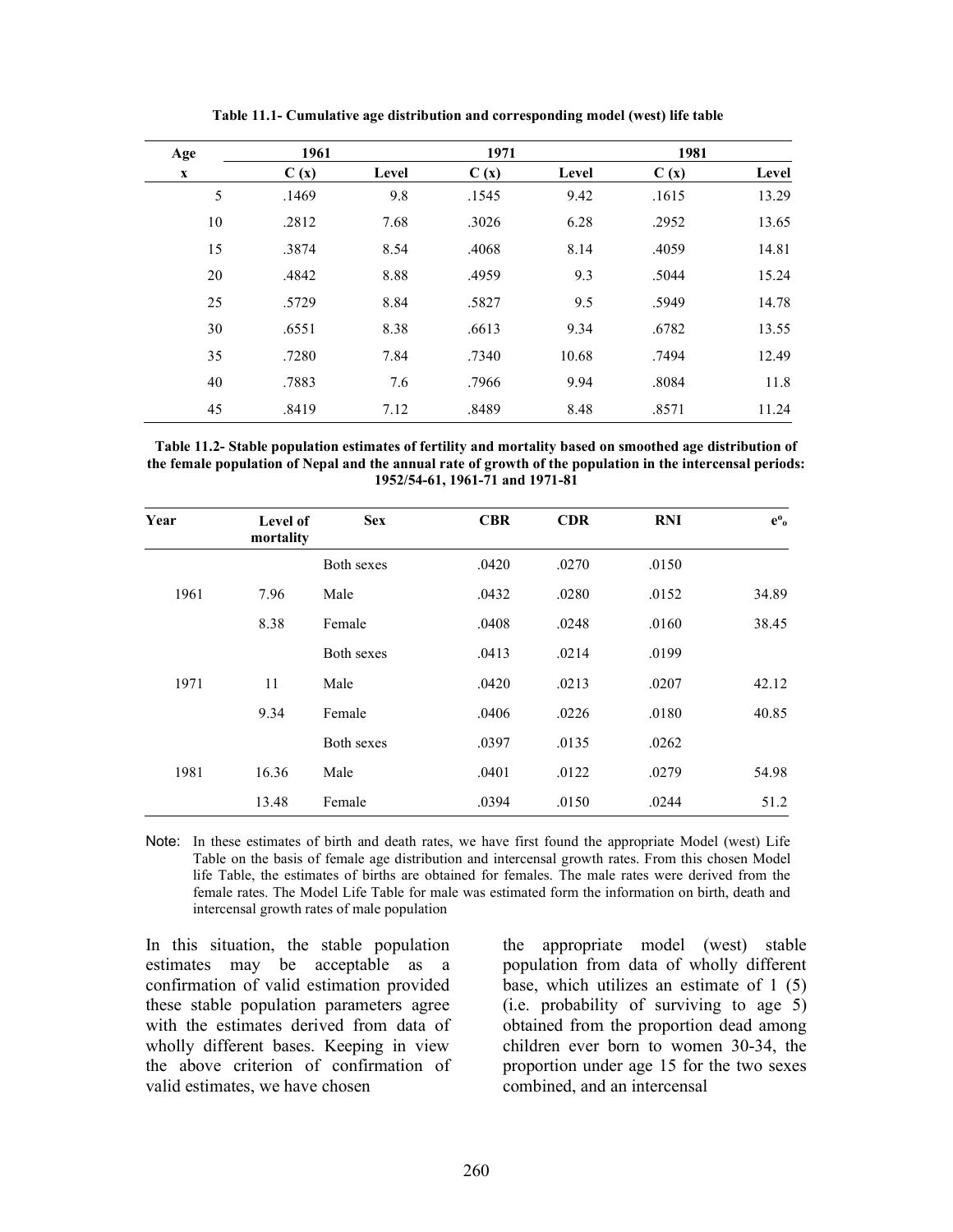growth rate. This method, i.e. the selection of model stable population on the basis of the proportion of the population under age 15  $[C (15)]$ , the probability of surviving to age  $5[1(5)]$ , and the intercensal growth  $(r)$ provide the most robust way of utilizing the age distribution to estimate birth rates during the 15-years preceding the enumeration.<sup>3</sup>

Using these values [i.e.1  $(5)$ ,  $C(15)$  and an intercensal growth rate ( r)] We have identified the appropriate female west model<sup>4</sup> (Coale

and demeny,  $1966$ <sup>5</sup> stable population and estimated birth rates for 1961,1971 and 1981. These estimates along with the values of 1  $(5)$ , C  $(15)$  and r are presented in Table 11.3.

 If we compare the birth rates estimated by stable population technique using age distribution (Table 11.2) with those stable population estimates derived on the basis of reported proportion of population under age 15 and childhood mortality (Table 11.3), we find the birth rates (adjusted) estimated by the latter closely correspond to those estimated by the former for the year 1961 and 1971. This finding shows that the stable population analysis has provided a good representation of fertility pattern in Nepal during the intercensal periods of 1952/54-61 and 1961-71. Therefore, these fertility measures stable population analysis may be accepted as robust estimates of birth rates for 1961 and 1971. However, the birth rate estimated for 1981 by the stable population analysis based on age distribution is incompatible with that provided by the stable population estimate based on reported proportion of population under age 15 and childhood mortality. The former method provides a crude birth rate of 39.7 per thousand population. It should be pointed out here that the birth rate estimated here by using female (west) model stable population remains almost unchanged even when we male stable population for both methods. The differential estimates of birth rates in 1981 by two methods has resulted mainly from the differential level of mortality implied in the selection of model stable population by two methods. The model stable population identified on the basis of the

<sup>3</sup> Among the desirable properties of selecting a model stable population under the age 15 (both sexes) and the probability of surviving to age 5, 1(5) to estimate birth rate include the followings: (i) the method is fairly robust to the effects of typical age misreporting pattern. The population under age 15 for both sexes is often less affected by age misreporting than other points in cumulated age distribution; ii) the use of 1 (5) as an indicator of mortality in childhood also enhances the overall robustness of this method. This method of mortality is fairly reliable; and when mortality has been changing, it refers to a period located some six or seven years before the time of the interview, about the appropriate time refered for estimating the average birth rate during the 15 years preceding enumeration; iii) model stable population identified on the basis of values of  $C(15)$ ,  $1(5)$  and r from the four families of Coale-Demeny models have nearly the same birth rate and total fertility. Such consistency does not extent to stable populations from the different models having the same C(15) and rate of increase; (iv) lastly this method provides an estimate of the birth rate that closely matches the average birth rate during the 15 years preceding enumeration, even when the population in question is far from stable (for details, including the procedures of calculation see United Nations,1983. Manual X: Indirect Techniques for Demographic Estimation Population studies, No.81, New York, pp. 168-172).

<sup>4</sup> The female life tables for model west are assumed to be adequate representative of true mortality pattern of Nepal.

<sup>&</sup>lt;sup>5</sup> Coale, A.J. and Demeny, p. 1966. Regional Model Life Tables and stable populations. Princeton University Press.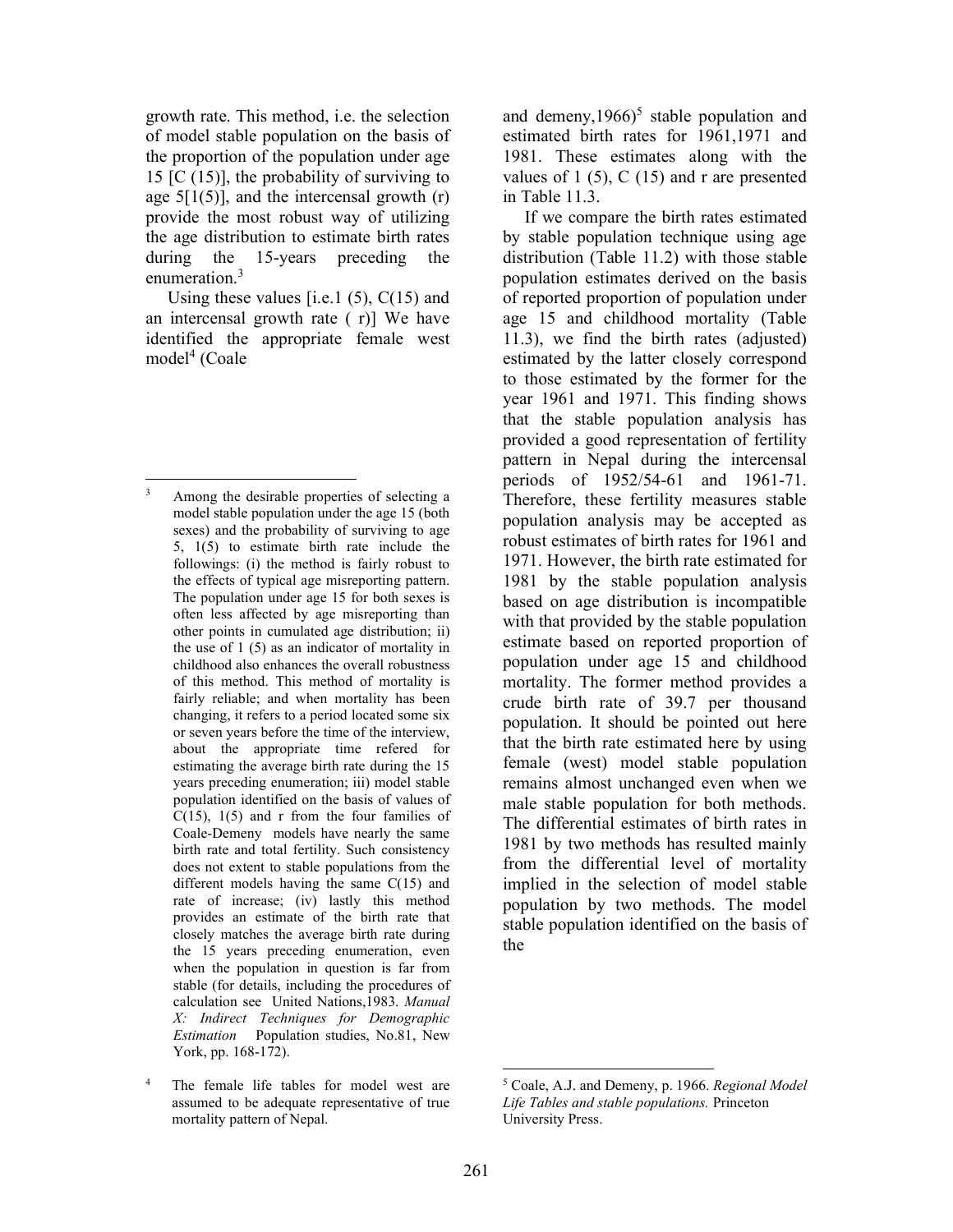Table 11.3- Stable population estimates of birth rates determined by the reported proportion under age 15 [C(15)], childhood mortality [1(5)] and intercensal growth rate r: 1952/54-61, 1961-71 and 1971-81

|      | <b>Parameters</b> |           |       |                                |                                              |                                                                         |  |
|------|-------------------|-----------|-------|--------------------------------|----------------------------------------------|-------------------------------------------------------------------------|--|
| Year | 1(5)              | $C(15)^*$ | r     | <b>Estimated</b><br>birth rate | <b>Estimated</b><br>adjusted<br>birth rate** | West (female)<br>model<br>life table<br>(Coale $\&$<br>Demeny,<br>1966) |  |
|      | a                 |           | d     |                                |                                              |                                                                         |  |
| 1961 | .702              | .4000     | .0150 | .04270                         | .04194                                       | 8.11                                                                    |  |
|      | b                 |           | e     |                                |                                              |                                                                         |  |
| 1971 | .745              | .4045     | .0199 | .04159                         | .04193                                       | 9.71                                                                    |  |
|      | $\mathbf c$       |           | f     |                                |                                              |                                                                         |  |
| 1981 | .786              | .4135     | .0262 | .04118                         | .04224                                       | 11.8                                                                    |  |

\* As recorded in the censuses.

\*\*Birth rate adjusted for the difference between stable population and observed population growth rate.

a. Reconstructed for 1961 from reported dates of birth and death in the Nepal Fertility Survery, 1976(see WFS scientific Report, "The quality of data in the Nepal Fertility Survey, 1976", Report No. 6, Table 21).

- b. Derived from fertility histories as recorded in 1976 Nepal Fertility Survey (see WFS scientific report No.6.ibid, Table 22).
- c. FP/MCH project. "Nepal contraceptive prevalence survey, 1981". P.60.
- d. Intercensal growth rate 1952/54-61.
- e. Intercensal growth rate 1961-71.
- f. Intercensal growth rate 1971-81.

proportion of the population under age 15 and the probability of surviving to age 5,1(5) implied a higher level of mortality than that of the mortality level implied when the selection of the model stable population is based on age distribution. As a result the former method has yielded a higher birth rate than the latter. Now the question arises-of the two methods which one provides the most robust estimate of birth rate for the period 1971-81? Logically, this would be the method which provides the best representation of mortality pattern in Nepal during the above period.

 In one method stable population was identified by taking 1 (5) in 1981 from the Contraceptive Prevalence Survey as .786, which implied a mortality level of 11.80 and yielded an adjusted rate of .04224 in 1981.

However, if childhood mortality in 1981 is assumed to be lower than that indicated in the Contraceptive Prevalence Survey and accept 1(5) as.837 estimated from the 1981 census data (Table 11.4), this would have implied a mortality level of 13.80 and the preliminary estimates of the stable birth rate and growth rates would have been .04135 and .02475 respectively. Adustment<sup>6</sup> would have yielded a birth rate estimate of .03929 in which the first three significant figures agree with those of the estimates obtained by stable population analysis using age distribution (Table 11.2).

<sup>6</sup> Adjustment is made to allow for the difference between stable population and observed population growth rate.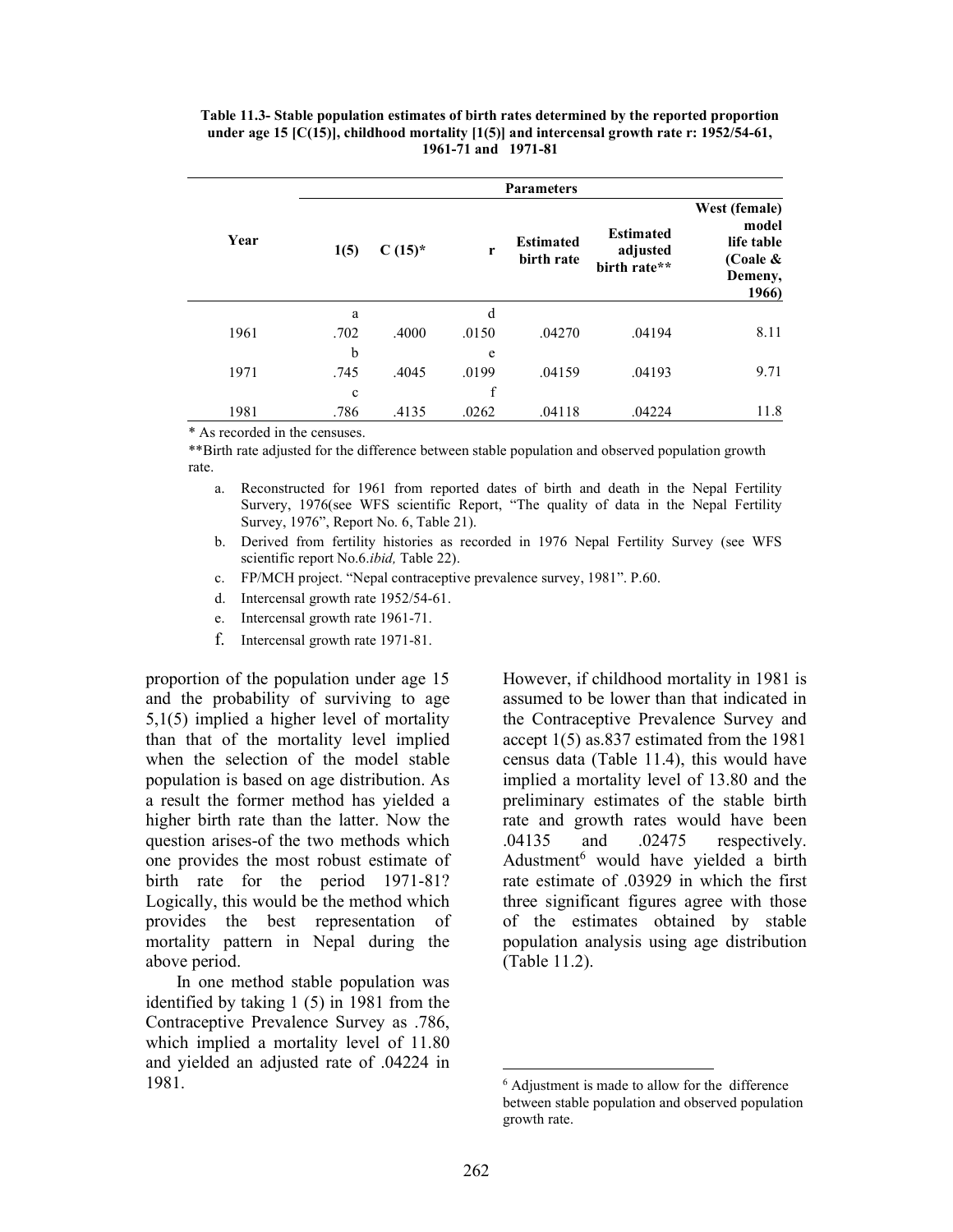| Age of<br>women | Average number<br>of children per<br>woman |                        | $S_{(I)}$<br>$p_{(I)}$ | <b>Multipliers</b> | Age<br>$\mathbf{X}$ | dead by<br>age X            | <b>Proportion Proportion Correspo</b><br>survived<br>by Age X | nding<br>value of | Correspon<br>ding Infant<br><b>Mortality</b> |
|-----------------|--------------------------------------------|------------------------|------------------------|--------------------|---------------------|-----------------------------|---------------------------------------------------------------|-------------------|----------------------------------------------|
|                 | ever<br>born<br>$P_{(I)}$                  | surviving<br>$S_{(I)}$ |                        |                    |                     | $X_{\mathbb{Z}}$<br>$q_{o}$ | $X_{10}$                                                      | E(0)              | Rate (IMR)                                   |
| $15-19$         | 0.222                                      | 0.158                  | 0.288                  | 0.969              |                     | 0.279                       | 0.721                                                         | 28.4              | 0.279                                        |
| $20 - 24$       | 1.031                                      | 0.845                  | 0.180                  | 1.006              | $\overline{2}$      | 0.181                       | 0.819                                                         | 45.8              | 0.145                                        |
| 25-29           | 1.989                                      | 1.666                  | 0.162                  | 0.991              | 3                   | 0.161                       | 0.839                                                         | 50.1              | 0.120                                        |
| $30 - 34$       | 2.795                                      | 2.339                  | 0.163                  | 1.000              | 5                   | 0.163                       | 0.837                                                         | 51.5              | 0.112                                        |
| 35-39           | 3.308                                      | 2.730                  | 0.175                  | 1.009              | 10                  | 0.176                       | 0.824                                                         | 51.7              | 0.111                                        |
| $40 - 44$       | 3.568                                      | 2.887                  | 0.191                  | 0.985              | 15                  | 0.188                       | 0.812                                                         | 51.6              | 0.112                                        |
| 45-49           | 3.582                                      | 2.839                  | 0.207                  | 0.983              | 20                  | 0.204                       | 0.796                                                         | 51.6              | 0.112                                        |

Table 11.4- Mortality estimates (Bass Technique) based on average number of children ever born and average number of children surviving reported in 1981 census

From these findings one may tend to conclude that the stable population analysis based on age distribution and growth rate provided the best representation of mortality pattern of Nepal during the intercensal period 1971- 81 and therefore, the estimates of birth and death rates in 1981 derived by using this technique may be considered as the most robust estimate. This closeness of the findings, i.e. close matching of the estimate of birth rate derived by stable population analysis (based on age distribution and growth rate) with that of the estimate provided by stable population identified by proportion of population under age 15 and childhood mortality experience reported in the census of 1981, no doubt attests to the robustness of the estimate of birth rate in 1981 by the stable population analysis based on age distribution and growth rate. However, this robustness hinges on the acceptability of lower mortality in general and childhood mortality in particular as portrayed by the census data. Do we have any reason to believe that the picture of childhood mortality in 1981 represented by the census data is more acceptable than the picture provided by the 1981 Contraceptive Prevalence Survey

data ? The answer by all likelihood is no. The number of children ever born particularly those born alive but died later is usually under reported in the census than in the survey. Moreover, if we compare the estimates of 1(5) from the 1981 census and the 1981 Contraceptive Prevalence Survey with that of the recent estimate of  $1(5)$ based on a large data set collected bye the Demographic Sample Survey of 1986<sup>7</sup>, we find the estimate of 1(5) from the Contraceptive Prevalence Survey more in line with the time trend than the estimate from the census data. The estimated 1(5) from the 1981 Contraceptive Prevalence Survey and the 1981 Population Census were .786 and .837 respectively. The corresponding preliminary estimate according to the Demographic Sample Survey of 1986 was .806. In view of this recent finding, the census estimate of 1(5) as .837 is

<sup>7</sup> The Demographic Sample Survey (DSS) is a longitudinal survey, launched by Central Bureau of Statistics in 1986. The DSS is based on multi-stage probability sample of nearly 9,000 households selected from all over the country. The survey yielded nearly 12,000 women in the reproductive ages (15-49). See Central Bureau of Statistics. Demographic Sample Survey 1986, Preliminary Report (mimeo).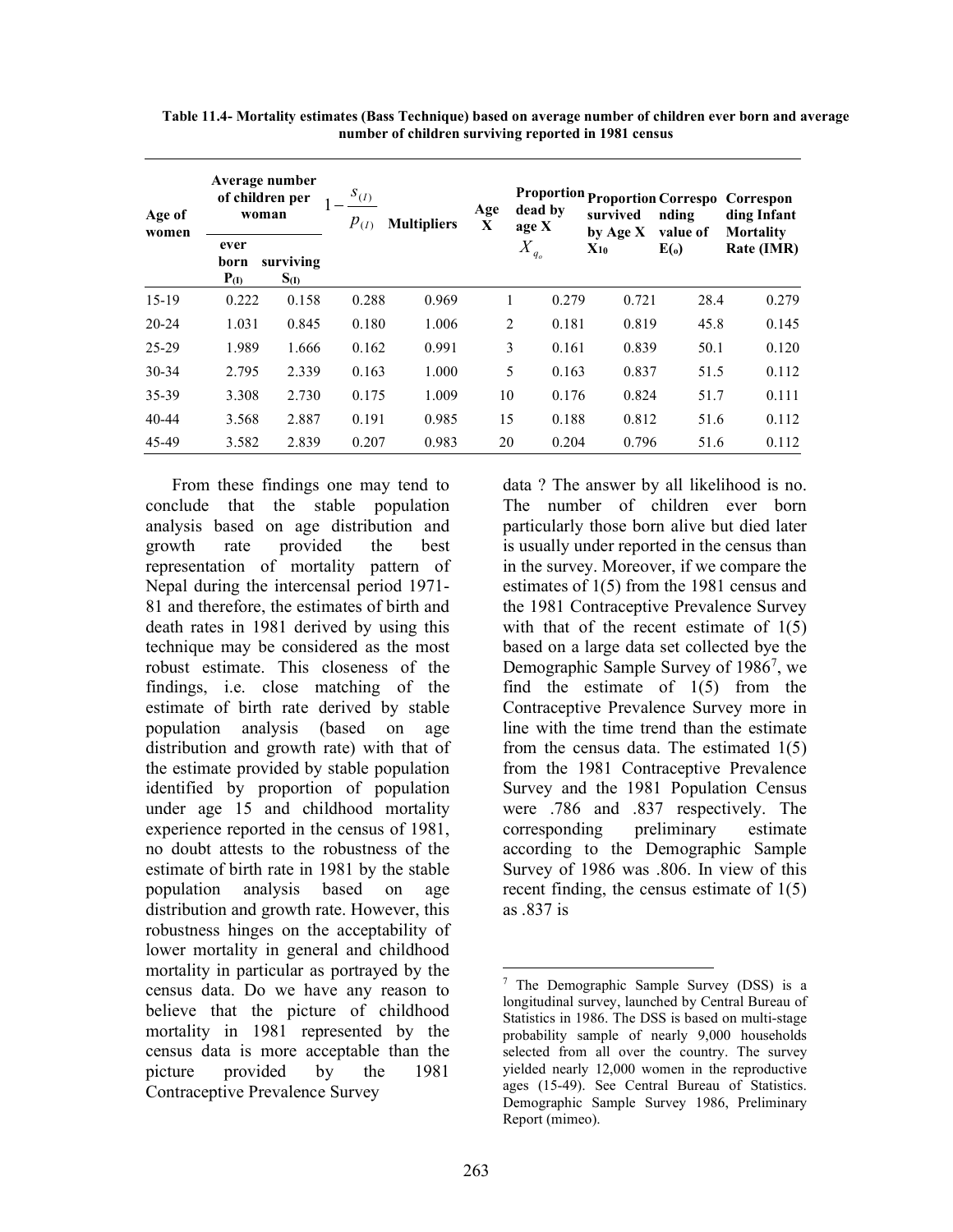considered too high and also unrealistic and therefore, accept 1(5) as .786 from the Contraceptive Prevalence Survey as more realistic estimate of childhood mortality in 1981.

We, therefore, find the estimate of birth rate in 1981 derived by stable population analysis based on age distribution as unrealistic and therefore this is rejected in favour of the estimate of birth rate derived by selecting stable population on the basis of childhood mortality reported in the Contraceptive Prevalence Survey, proportion of population under age 15 and intercensal growth rate. This estimate may be considered as most robust since it provided the best representation of mortality situation of Nepal during the intercensal period 1971-81. According to this method, the estimated birth rate (adjusted) in 1981 was 42.24 per thousand for both sexes.

The adjusted birth rate for 1981 estimated by selecting model life table based on 1(5) (probability of survival to age 5), C (15), (the proportion of population below 15) and r (intercensal growth rate) also closely corresponds with

that of the estimate derived by "Reverse Survival Method". The estimate of birth rate by "Reverse Survival Method" was obtained by utilizing life tables consistent with  $1(2)$ , i.e. probability of survival to age two<sup>8</sup>. The birth rate estimated by "Reverse Survival Method " for the period 1971-81 was .04257 (see Table 11.5).

| Year    | Male   | Female | <b>Both sexes</b> |  |
|---------|--------|--------|-------------------|--|
| 1971-81 | .04283 | .04230 | .042.57           |  |
| 1971-76 | .04600 | .04560 | .04580            |  |
| 1976-81 | .04007 | .03938 | .03973            |  |

Table 11.5- Crude birth rate estimated by reverse survival method\*

\*Births occurred during the decade preceding the census of 1981 were estimated by applying child survival ratios using West Model Life Tables to the number of children recorded in the 1981 census. The life table used in this case is 12.53 for males and 11.34 for females. The Model Life Table were derived from information on proportion surviving among children even born. For details, see footnote No. 8 of this chapter.

Note: It may be noted that the estimates of births were higher during 1971-76 than those in the time-interval 1976-81. The differences between the rates in 1971-76 and 1976-81 can be explained mostly by overenumeration in the 5-9 year age group and under enumeration in the 0-4 year age-group. Comparing the unadjusted age distribution with those of the adjusted age distribution suggests that the extent (%) of underenumeration in the 0-4 year age group is almost the same as that of the extent (%) of over-enumeration in the 5-9 year age-group (see Appendix A). And this is cancelled out when the result are provided for the 10 years (1971-81) average.

<sup>8.</sup> In order to reverse-project to birth the population in age groups 0-4 and 5-9, one only needs values of 5 <sup>L</sup>0 and 5<sup>L</sup>5, the person-years lived by the stationary population constituting the life table between age 5 and exact age 10. These values are usually obtained by assuming that the mortality level associated with 1(2) remained constant during the 10-years preceding enumeration (see United Nations, 1983. Manual X: Indirect Techniques for Demographic Estimation, Department of International Economic and Social Affairs: Population Studies, No. 81, pp. 166-172).The estimate of 1(2) is obtained from the proportion dead among children born to women 20-24 from the 1981 census data. This value was estimated to be .891 (see Table 11.4)and the corresponding west model life tables for males and females were 12.53 and 11.34 respectively.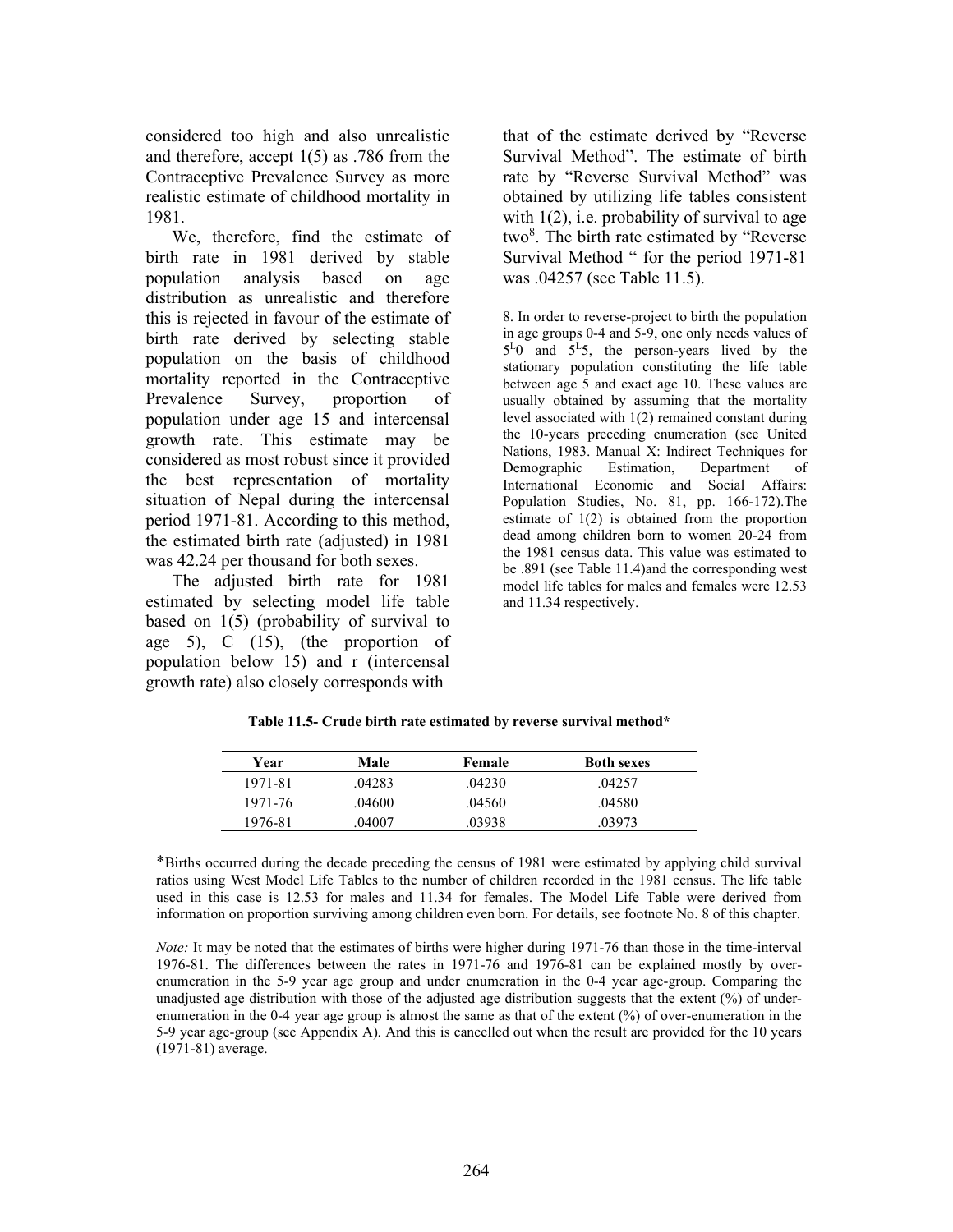The birth rate was also obtained by calculating the number of births that would occur to the population being considered if it were subject to the adjusted age scheduled fertility rates $9$  and by dividing the total number of births by the total population, was found to be 42.43 per thousand population in 1981(see Table 11.6). The above estimate of birth rate and the one obtained by "Reverse Survival Method" virtually coincides with the estimated of adjusted birth rate of .04224 by stable population analysis which utilizes  $1(5)$ ,  $(15)$  and r in the selection of model life table to estimate birth rate. These identical estimates illustrate the robustness of the method that uses childhood mortality  $[1 (5)]$ , the proportion of population under age 15, C (15) and the intercensal growth rate (r) to estimate birth rate and also supports the suitability of the model as a good representation of mortality pattern in Nepal during the 15 year preceding 1981.

 We may, therefore, accept the adjusted

estimate of birth rate of 0.04224 as the best single estimate of fertility for the decade of 1971-81. And the corresponding implied death rate<sup>10</sup> was only .0160 per thousand population. The estimates of birth and the corresponding death rates by sex for the decade of 1971-81 are as follows:

| Sex               | <b>CBR</b> a | CDRb  | RNI    |
|-------------------|--------------|-------|--------|
| <b>Both Sexes</b> | .04224       | .0160 | .0262  |
| Male              | $.04240*$    | .0145 | .02.79 |
| Female            | $.04200**$   | .0176 | 0.244  |

- a. The estimate of birth rate is obtained by selecting a model stable population on the basis of the proportion of the population under age 15 (both sexes), the probability of surviving to age 5, 1(5) and the intercensal growth rate (r).
- b. Death rate is obtained by subtracting the growth rate from the birth rate.
- \* Male birth rate is derived as follows: (Total birth rate) (proportion of all births that is male)/Fraction of the total population that is male.

\*\* Female birth rate is derived as follows: (Total birth rate) (proportion of all births that is female)/Fraction of the total population that is female.

| Age group | Number of women | Adjusted* age scheduled<br>fertility rate | <b>Estimated No. of births</b> |
|-----------|-----------------|-------------------------------------------|--------------------------------|
| $15-19$   | 632,655         | .0855                                     | 54,092                         |
| $20 - 24$ | 698,769         | .2254                                     | 157,502                        |
| $25 - 29$ | 591,478         | .2542                                     | 150,354                        |
| $30 - 34$ | 507,131         | .2321                                     | 117,705                        |
| 35-39     | 431,399         | .1924                                     | 83,001                         |
| $40 - 44$ | 376,068         | .1329                                     | 49.979                         |
| 45-49     | 289,366         | .0859                                     | 24,856                         |

Table 11.6 – Estimated number of births from adjusted\* age scheduled fertility rates and number of women in the reproductive ages (15-49), Nepal, Census year 1981

\*See footnote No.9

Note: The number of births estimated from adjusted age scheduled fertility rates using Brass Multipliers was 637,489.

 The total population recorded in the 1981 census was 15,022,839. And the adjusted birth rates would be 42.43.

This rate would be 41.73, if Trussell Multipliers were used.

 $9$ . The adjusted age scheduled fertility rates were obtained from information on average number of births during the year preceding "the census day" and the children ever born to women in the reproductive ages (15-49) as given in the 1981cencus, employing the Brass Technique (see Brass, W. 1975. Methods for Estimating Fertility and Mortality from Limited and Defective Data. University of North Carolina, Chapel Hill, U.S.A.).

 $10$  Death rate is obtained by subtracting the growth rate from the birth rate.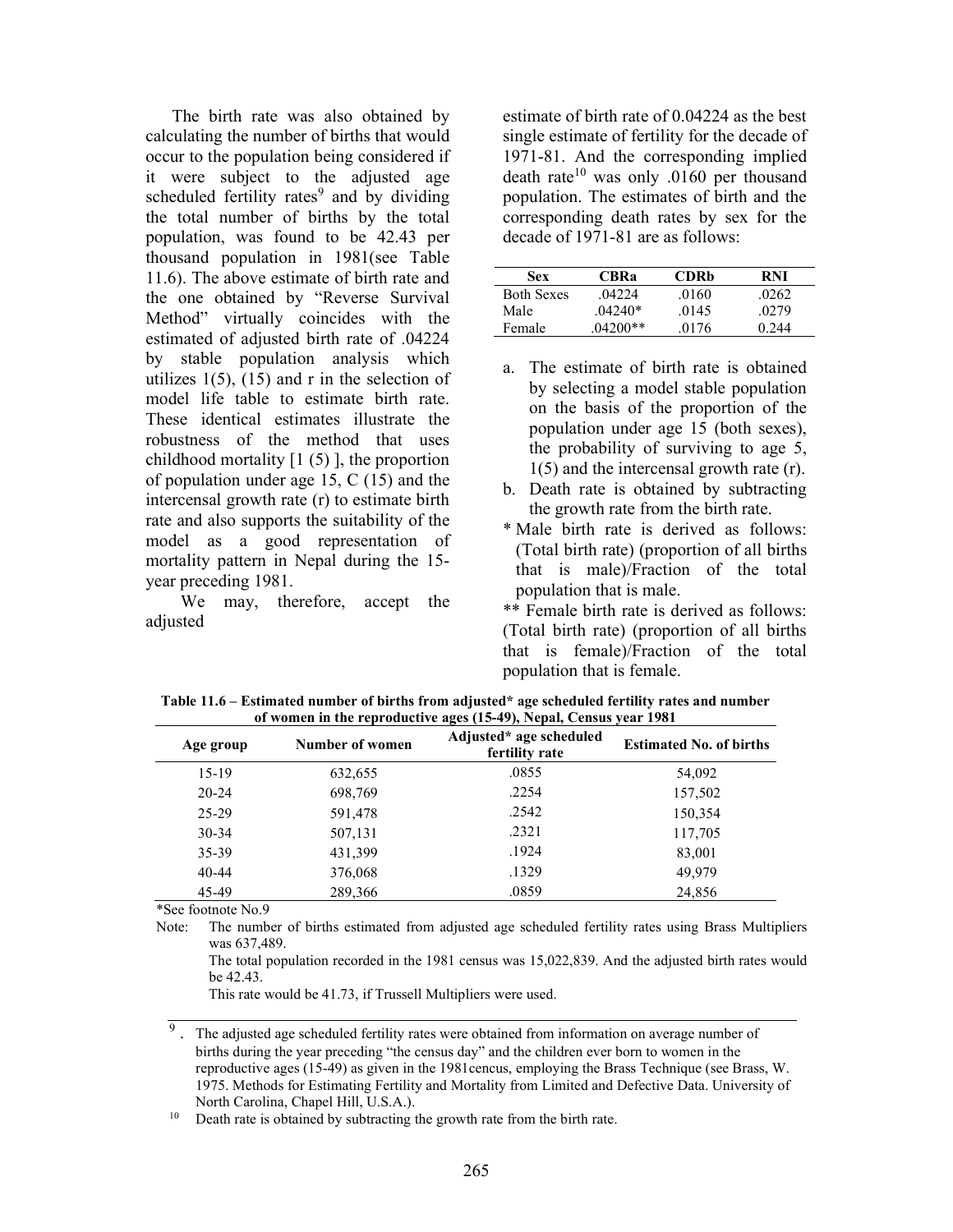### 2. Total Fertility Rate (TFR)

 In the absence of reliable vital statistics, the age-specific and total fertility rates were estimated. These estimates were based on P/F Ratio Technique (Brass and Trussell Multipliers) using information collected by the census on average number of births during the year pereceding the "census day"<sup>11</sup> and children ever born to women in the reproductive ages (15-49). Table 11.7 presents data on adjusted age specific fertility rates and estimation of total fertility rates, for the year 1971 and 1981.

 Data shows not only persistence of high fertility but also increasing fertility over the years. The total fertility rate is increased by at

least one child over the years 1971-81. The total fertility rates varied between 5.22 and 5.46 in 1971. The corresponding rates ranged between 6.0 and 6.30 in 1981. This apparent increase may be attributed, among other factors, to improvement in the quality of data collection over the years. Examination of age schedule of fertility rates for both 1971 and 1981 consistently shows lower rates among younger women in the age group 15-19 which may be attributed to under enumeration of women in this age group in all the censuses of Nepal and also due to secondary sterility. However, the peak reproduction period begins as early as 20s and continues through mid 30s and there has been no change from this pattern during the last decade.

Table 11.7- The adjusted age-specific fertility rates and estimation of total fertility based on P/F ratio techniques (Brass and Trussell Multipliers), using information collected by the census on average number of births during the year preceding the census day and children ever born to women in the reproductive ages (15-49): for the census year 1971 and 1981

| Age (smoothed)               | Adjusted* age-specific fertility rates<br>(Brass Multipliers) <sup>a</sup> |              | Adjusted* age-specific fertility rates<br>(Trussell Multipliers) <sup>b</sup> |              |  |
|------------------------------|----------------------------------------------------------------------------|--------------|-------------------------------------------------------------------------------|--------------|--|
|                              | 1971                                                                       | 1981         | 1971                                                                          | 1981         |  |
| $15-19$                      | 0.0876                                                                     | 0.0808       | 0.0860                                                                        | 0.0786       |  |
| $20 - 24$                    | 0.2349                                                                     | 0.2408       | 0.2307                                                                        | 0.2344       |  |
| 25-29                        | 0.2643                                                                     | 0.2523       | 0.2596                                                                        | 0.2455       |  |
| $30 - 34$                    | 0.2205                                                                     | 0.2316       | 0.2166                                                                        | 0.2253       |  |
| 35-39                        | 0.1623                                                                     | 0.1973       | 0.1594                                                                        | 0.1920       |  |
| 40-44                        | 0.0885                                                                     | 0.1454       | 0.0869                                                                        | 0.1415       |  |
| 45-49                        | 0.0338                                                                     | 0.1113       | 0.0332                                                                        | 0.1085       |  |
| <b>TFR</b>                   | 5.4593 (2.65)                                                              | 6.2973(3.05) | 5.3616(2.60)                                                                  | 6.1283(2.97) |  |
| Mean age of<br>child bearing |                                                                            |              |                                                                               |              |  |
| $(m)$ **                     | 28.84                                                                      | 27.98        |                                                                               |              |  |

<sup>&</sup>lt;sup>11</sup> The "Census Day" i.e. the last day of census was

<sup>22</sup>nd June 1981.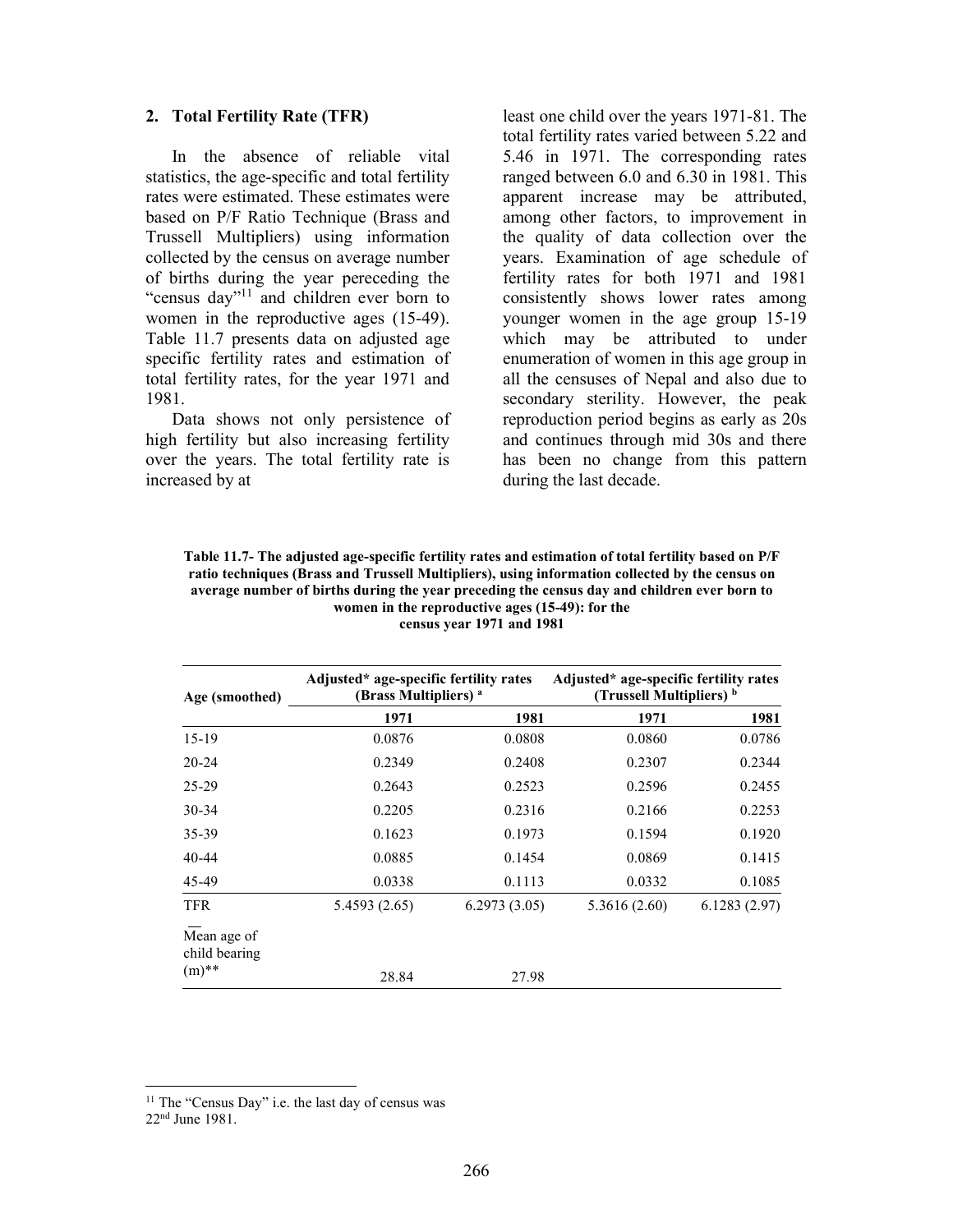| Table 11.7 continued                         |               |              |              |               |
|----------------------------------------------|---------------|--------------|--------------|---------------|
| Age (un-smoothed,<br><i>i.e.</i> recorded in |               |              |              |               |
| the census)                                  |               |              |              |               |
| $15-19$                                      | 0.0877        | 0.0855       | 0.0861       | 0.0841        |
| $20 - 24$                                    | 0.2285        | 0.2254       | 0.2243       | 0.2216        |
| $25 - 29$                                    | 0.2489        | 0.2542       | 0.2443       | 0.2500        |
| $30 - 34$                                    | 0.2137        | 0.2321       | 0.2097       | 0.2283        |
| 35-39                                        | 0.1604        | 0.1924       | 0.1574       | 0.1893        |
| $40 - 44$                                    | 0.0860        | 0.1329       | 0.0844       | 0.1307        |
| 45-49                                        | 0.0395        | 0.0859       | 0.0388       | 0.0845        |
| <b>TFR</b>                                   | 5.3240 (2.58) | 6.0423(2.93) | 5.2252(2.53) | 5.9420 (2.88) |
| Mean age of child                            |               |              |              |               |
| bearing $(m)$ **                             | 28.65         | 28.29        |              |               |

Adjusted age –specific fertility is based on average of  $P(2)/ F(2)$  and  $P(3)/ F(3)$ ; where ,  $P(2)$  and  $P(3)$ refer to children even born per women in the age-groups 20-24 and 25-29 respectively; while F(2) and F(3) are estimated average cumulative fertility. The weighted average cumulative fertility. The weighted average of  $P(2)/F(2)$  and  $P(3)/F(3)$  was preferred given the inconsistency of P/F ratios.

\*\* Obtained by using the formula: $(2.25(p (3)/p(2))+23.95)$ ; where, P(2) is the average parity per women reported by women aged 20-24 and P(3) be the average partity of women aged 25-29.

Note: The figure in parenthesis refers to Gross Reprouction Rate.

a. Brass, William. 1975. Methods for Estimating Fertility and Mortality from Limited and Defective Data. Laboratories for population studies. University of North Carolina, Chapel Hill, U.S.A.

b. Truss ell, J. James. 1975, " A Re-examination of the Multiplying Factors for Determining Childhood Survival" 'Population Studies, Vol. 29, No.1, pp.97-107.

#### B. MORTALITY

### 1. Life Expectancy

 The intercensal (1971-81) estimate of life expectancy at birth is derived by comparing 1971-81 cohort survival ratios with stable population. The essence of this method is to find a life table (from among the appropriate model tables, in this case the west model) that employed to project the 1971 population, produces a 1981 population most consistent with recorded one. The comparison of 1981 census ogives with the ogives of the projected population, permits bracketing and interpolating different levels of mortality. The median level among the first nine is considered as the best single estimate of the level of intercensal

mortality.<sup>12</sup> The median level of mortality (west model) using smoothed female age distribution is found to be 10.72 and the resulting estimates of mortality such as life expectancies and infant mortality rates were as follows:

The estimated expectations of life at birth for the period 1971-81 were 44.29 years for females, 46.28 years for males and 45.31 years for both sexes. This sex differential in mortality in favour of the males is expected given higher socioeconomic status of the males

<sup>&</sup>lt;sup>12</sup>. For details and computational purposes see United Nations.1967, Manual IV: Methods of Estimating Basic Demographic Measures from Incomplete Data, population Studies No.42, New York.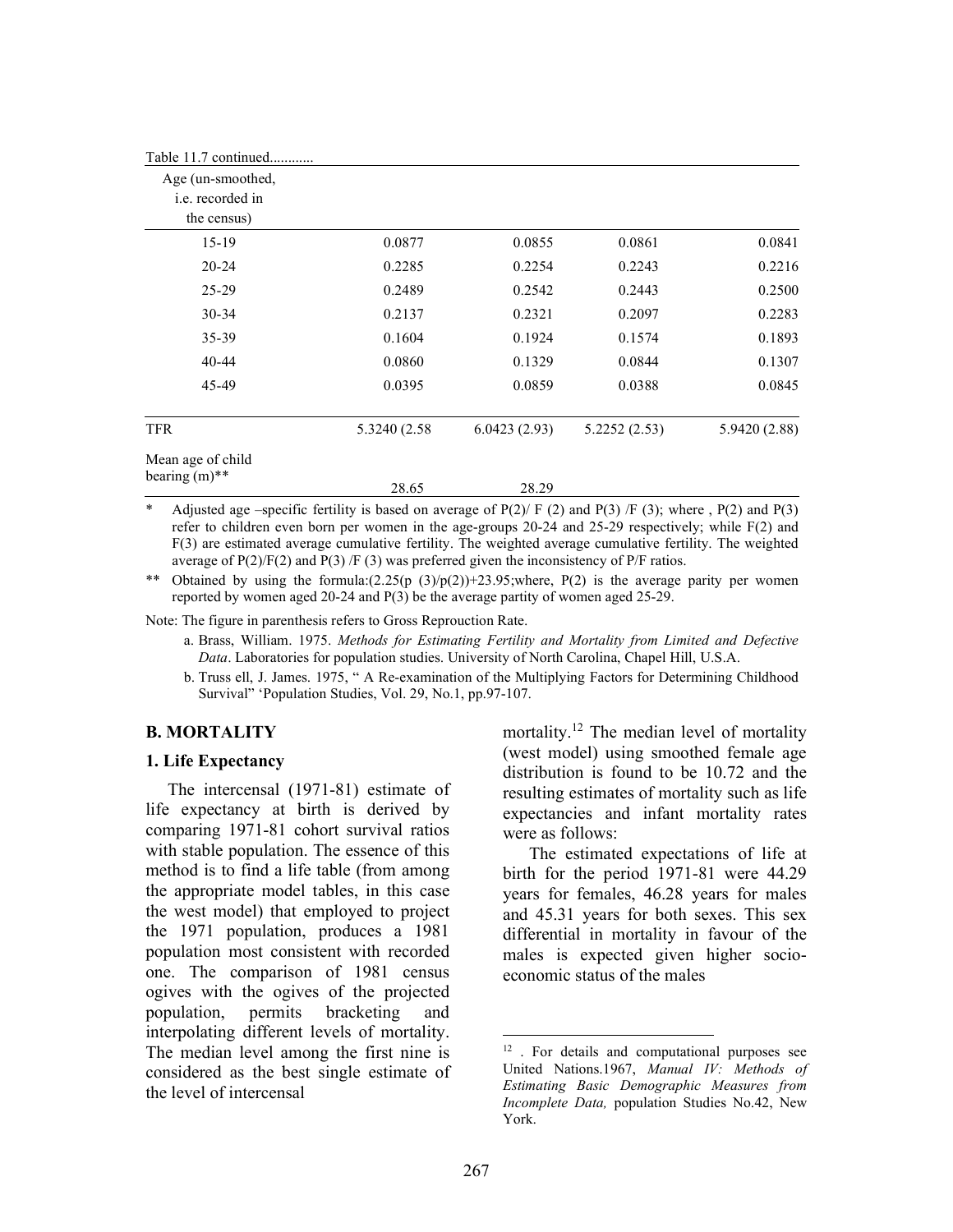| Year    |                   | Life expectancy at birth (years) |        |                   | Infant mortality rate |        |  |
|---------|-------------------|----------------------------------|--------|-------------------|-----------------------|--------|--|
|         | $\mathbf{Male}^1$ | <b>Female</b>                    | Total* | Male <sup>1</sup> | Female                | Total* |  |
|         |                   |                                  |        |                   |                       |        |  |
| 1971-81 | 46.28             | 44.29                            | 45.31  | 144.5             | 150.38                | 147.35 |  |

Table 11.8- The average intercensal (1971-81) estimates of life expectancy at birth and infant mortality rates based on Census Survival Method

1. The estimated west life table for male population was 12.68 (sec footnote 12 for computational details). \*Life expectancy for both sexes assumes sex ratio at birth of 1.06

than females in Nepalese society and is in accord with the sex differential pattern of mortality observed in the Demographic Sample Survey of 1974-76 (CBS, 1978)<sup>13</sup>. It is also consistent with the findings obtained in other neighbouring countries particularly Bangladesh, Pakistan and rural India.

 The life expectancy at birth for both sexes estimated for the intercensal period 1971-81 by employing census survival method almost corresponds to the one which is estimated from the information on proportion dead among children ever born to women in the age group 20-24 (see Table 11.10). However, the life expectancy corresponding to the

13. Central Bureau of Statistics. 1978. The Demographic Sample Survey of Nepal. Third Year Survey, 1977-78, Kathmandu.

estimated infant mortality rate (IMR) is slightly higher than that of the one estimated by census survival method. This is what one would also expect to find due to differential time reference of the two estimates. The former estimate refers to 1978 while the latter refers to the average intercensal 1971-81 period centering around 1976. Given this close agreement between estimates of life expectancies at birth from wholly independent bases, we may consider the level of life expectancies at birth derived from the 1971 and 1981 census using census survival method very reasonable.

 Using the trend in life expectancy at birth estimated for the intercensal period 1961-71 and 1971-81 by census survival method, we have also provided an estimate of life expectancy at birth for the year 1981 and the results are presented in Table 11.9.

| <b>Sex</b> | Average intercensal life expectancies by census survival method | <b>Estimates of life</b><br>expectancy for 1981 |          |
|------------|-----------------------------------------------------------------|-------------------------------------------------|----------|
|            | 1961-71 (1966)                                                  | 1971-81 (1976)                                  |          |
| Total      | 36.87                                                           | 45.31                                           | 49.53a   |
| Male       | 37.08                                                           | 46.28                                           | 50.88*   |
| Female     | 36.66                                                           | 44.29                                           | $48.10*$ |

a. Life expectancy for both sexes assumes a sex ratio at birth of 1.06.

These estimates were made on the basis of trend observed between 1966 and 1976. The intercensal estimates of 1961-1971 and 1971-81 were centering between the years of 1966 and 1976.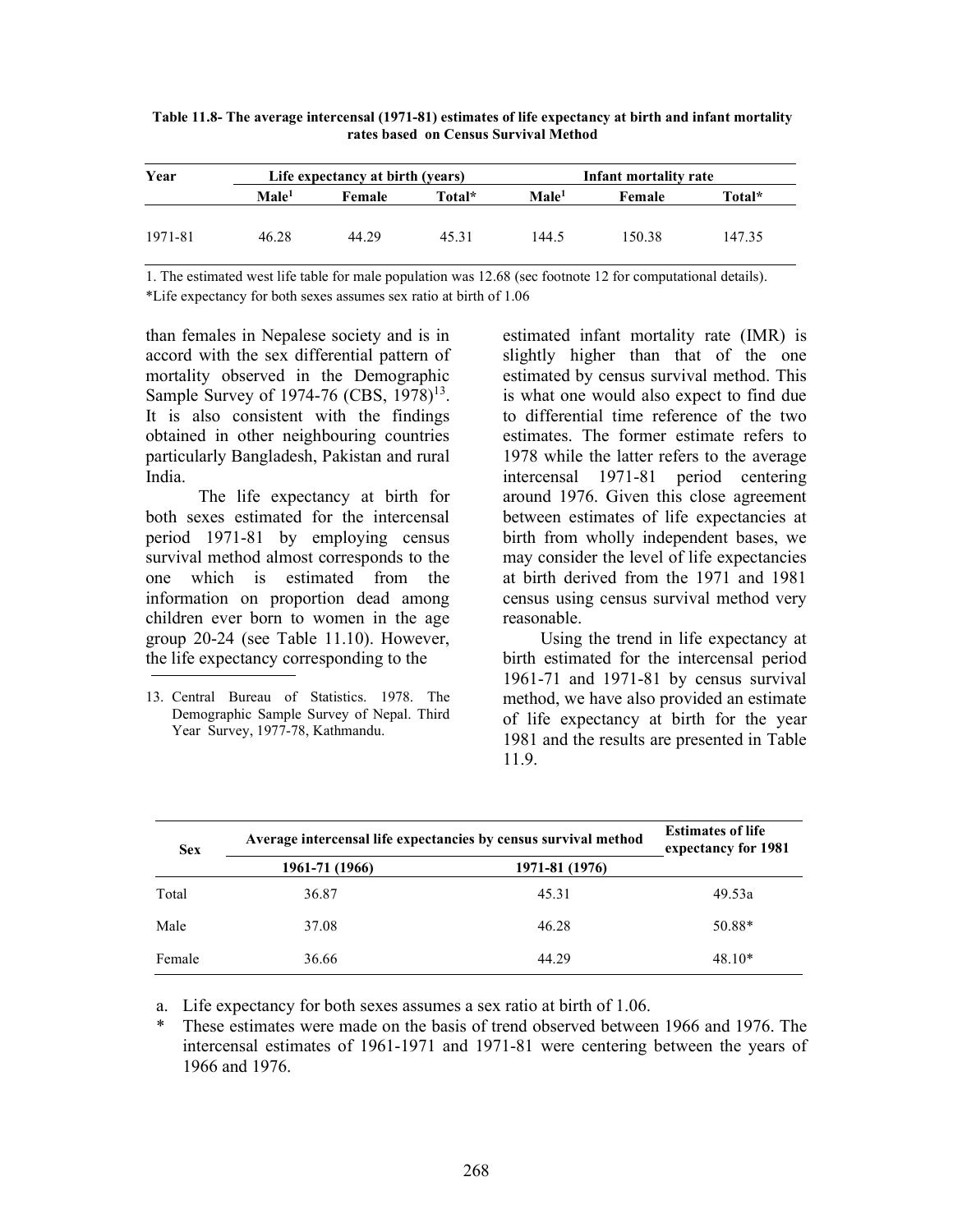The life expectancy at birth of 49.53 years in 1981 obtained by using the trend observed between 1966 and 1976 looks very reasonable and also in accord with time trend<sup>14</sup> when it is compared with a preliminary estimate of life expectancy of 52.7 years for 1983 based on data proportion children dead among children ever born to women in the age group 20- 24 collected by the Demographic Sample Survey of 1986.<sup>15</sup>

# 2. Infant Mortality

 The availability of census data on children ever born and children surviving made it possible to use the Brass (1975) mortality technique<sup>16</sup> as well as the modifications developed

<sup>16</sup> . Brass, William. 1975. Methods for Estimating Fertility and Mortality from Limited and Defective Data. Laboratories for Population Studies. University of North Carolina, Chapel Hill, U.S.A.

by Trussell  $(1975)^{17}$  to estimate infant and childhood mortality rates. These estimates along with the corresponding life expectancies at birth using 1981 census data <sup>18</sup> are provided in Table 11.10.

 The infant mortality rates for 1978 estimated by Brass and Trussell Techniques were almost identical. These rates were 145 and 146 per thousand live birth by Brass and Trussell techniques respectively. The application of census survival method to smoothed female age distribution of 1971 and 1981 also yielded an intercensal estimate of infant mortality rates of 144.5,150.4 and 147.4 for males, females and for both sexes (see Table 11.8).This closeness of the estimate of infant mortality rate based on proportion surviving among children ever born with that of the estimate derived from data of wholly different base by

| Age group Age X |    |              | <b>Estimates of</b><br>proportion dead by<br>age x |              | Corresponding infant<br>mortality rate (IMR)* |              | Corresponding e <sup>o</sup> <sub>o</sub> | Corresponding<br>reference year |
|-----------------|----|--------------|----------------------------------------------------|--------------|-----------------------------------------------|--------------|-------------------------------------------|---------------------------------|
|                 |    | <b>Brass</b> | <b>Trussell</b>                                    | <b>Brass</b> | <b>Trussell</b>                               | <b>Brass</b> | <b>Trussell</b>                           |                                 |
| $15-19$         |    | .279         | .280                                               | .279         | .280                                          | 28.4         | 28.3                                      |                                 |
| $20 - 24$       | 2  | .181         | .183                                               | $.145*$      | $.146*$                                       | 45.8         | 45.6                                      | 1978                            |
| 25-29           | 3  | .161         | .159                                               | .120         | .118                                          | 50.1         | 50.4                                      |                                 |
| $30 - 34$       | 5  | .163         | .161                                               | .112         | .111                                          | 51.5         | 51.8                                      |                                 |
| 35-39           | 10 | .176         | .174                                               | .111         | .110                                          | 51.7         | 51.9                                      |                                 |
| $40 - 44$       | 15 | .188         | .188                                               | .112         | .112                                          | 51.6         | 51.6                                      |                                 |
| 45-49           | 20 | .204         | .203                                               | .112         | .111                                          | 51.6         | 51.7                                      |                                 |

Table 11.10- Estimate of infant motality for Nepal based on proportion dead among children ever born to ever married women reported in the 1981 census, by employing Brass and Trussell method

\*Estimate of infant mortality rate  $(1q0)$  is obtained by accepting 2% as per UN recommendations to exclude child survival data reported by women aged 15 to 19 (United Nations. 1967. Manual IV: Methods of Estimating Basic Demographic Measures from Incomplete Data, New York)

<sup>&</sup>lt;sup>14</sup>. If the estimated life expectancy at birth in 1981 is projected to 1983 on the basis of the trend observed between 1966 and 1976, the resulting life expectancy would be 51.2 which is not significantly different from 52.7 estimated for 1983 using data on proportion children dead among children ever born to women in the age group 20-24.

 $15.$  Central Bureau of Statistics. Demographic Sample Survey 1986, Preliminary Report (mimeo).

<sup>&</sup>lt;sup>17</sup>. Trussell, T James, 1975."A Re-examination of the Multiplying Factors for Determining childhood

<sup>&</sup>lt;sup>18</sup>. The infant mortality rates estimated from the census data of 1971 were 98.57 and 93.39 for male and female. These estimates are excluded from the purview of the comparative analysis.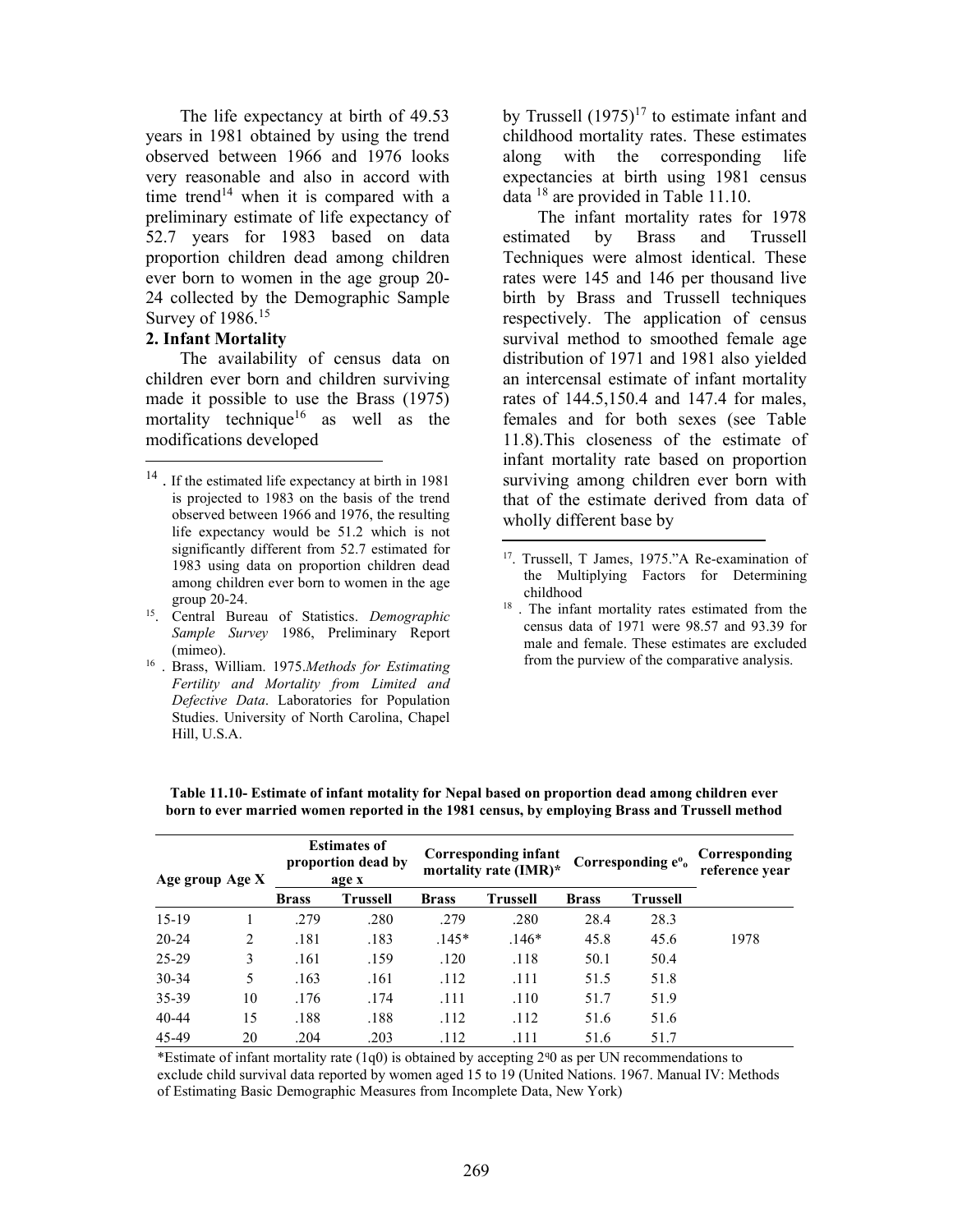Cohort survival method, provide further confirmation of valid estimation of infant mortality by the former method.

Comparing the estimates of infant mortality derived by using data on proportion surviving among children ever born, collected by the 1981 census and those by the National Fertility Survey of 1976, we find a substantial decline in infant mortality rate from  $171^{19}$  in 1974 to 144 in  $1978^{20}$ . This decline in infant

<sup>20</sup>. The reference period of the estimates of infant mortality using survey and census data were 1974 and 1978 respectively.

mortality is consistent with the overall improvement in health conditions and health services of the country over the years.

From the preceding findings, it is clearly evident that there has been a substantial decline in mortality without a corresponding decline in fertility which remains consistently high. And this has resulted in the unprecedented rate of population growth particularly during the intercensal period 1971-81.

# Estimates of Fertility: Regional Level

Tables 11.11 and 11.12 provide adjusted age-specific fertility rates, total fertility and birth rates for ecological zones and development regions respectively. Table 11.11 shows that among the ecolo-

| Age group                     |                       | Adjusted* age scheduled fertility<br>(Brass method) |        |          | Adjusted* age-scheduled fertility<br>(Trussell method) |        |  |
|-------------------------------|-----------------------|-----------------------------------------------------|--------|----------|--------------------------------------------------------|--------|--|
|                               | Mountain              | Hill                                                | Terai  | Mountain | Hill                                                   | Terai  |  |
| $15-19$                       | 0.0553                | .0703                                               | .1108  | .0544    | .0689                                                  | .1092  |  |
| $20 - 24$                     | 0.1931                | .2193                                               | .2348  | .1898    | .2150                                                  | .2315  |  |
| $25 - 29$                     | 0.2468                | .2585                                               | .2476  | .2426    | .2535                                                  | .2441  |  |
| $30 - 34$                     | 0.2395                | .2452                                               | .2141  | .2355    | .2405                                                  | .2111  |  |
| 35-39                         | 0.2037                | .2057                                               | .1725  | .2002    | .2018                                                  | .1701  |  |
| $40 - 44$                     | 0.1462                | .1410                                               | .1181  | .1437    | .1383                                                  | .1165  |  |
| 45-49                         | 0.0921                | .0901                                               | .0780  | .0906    | .0884                                                  | .0769  |  |
| Total fertility<br>Rate (TFR) | 5.8838                | 6.1509                                              | 5.8795 | 5.7836   | 6.0323                                                 | 5.7974 |  |
| Adjusted**<br>birth rate      | 40.39                 | 42.78                                               | 41.97  | 39.71    | 41.96                                                  | 41.38  |  |
| Mean age of<br>child bearing  |                       |                                                     |        |          |                                                        |        |  |
| (m)<br>$\sim$ $\sim$          | 28.78<br>$T = 11.11C$ | 28.51                                               | 28.03  |          |                                                        |        |  |

Table 11.11- The adjusted age-specific fertility rates and estimation of total fertility based on P/F ratio technique (Brass and Trussell Multipliers), using information collected by the census on average number of births during the year preceding the census day and children ever born to women in the reproductive ages (15-49) for ecological zones, 1981

\* Same as in Table 11.6

\*\* Standardized by using the age distribution of national population.

<sup>19.</sup> Gubhaju, B.B. 1984. "Demographic and Social Correlates of Infant and Child Mortality in Nepal", Ph.D. Thesis. Submitted to the Department of Demography, Australian National University.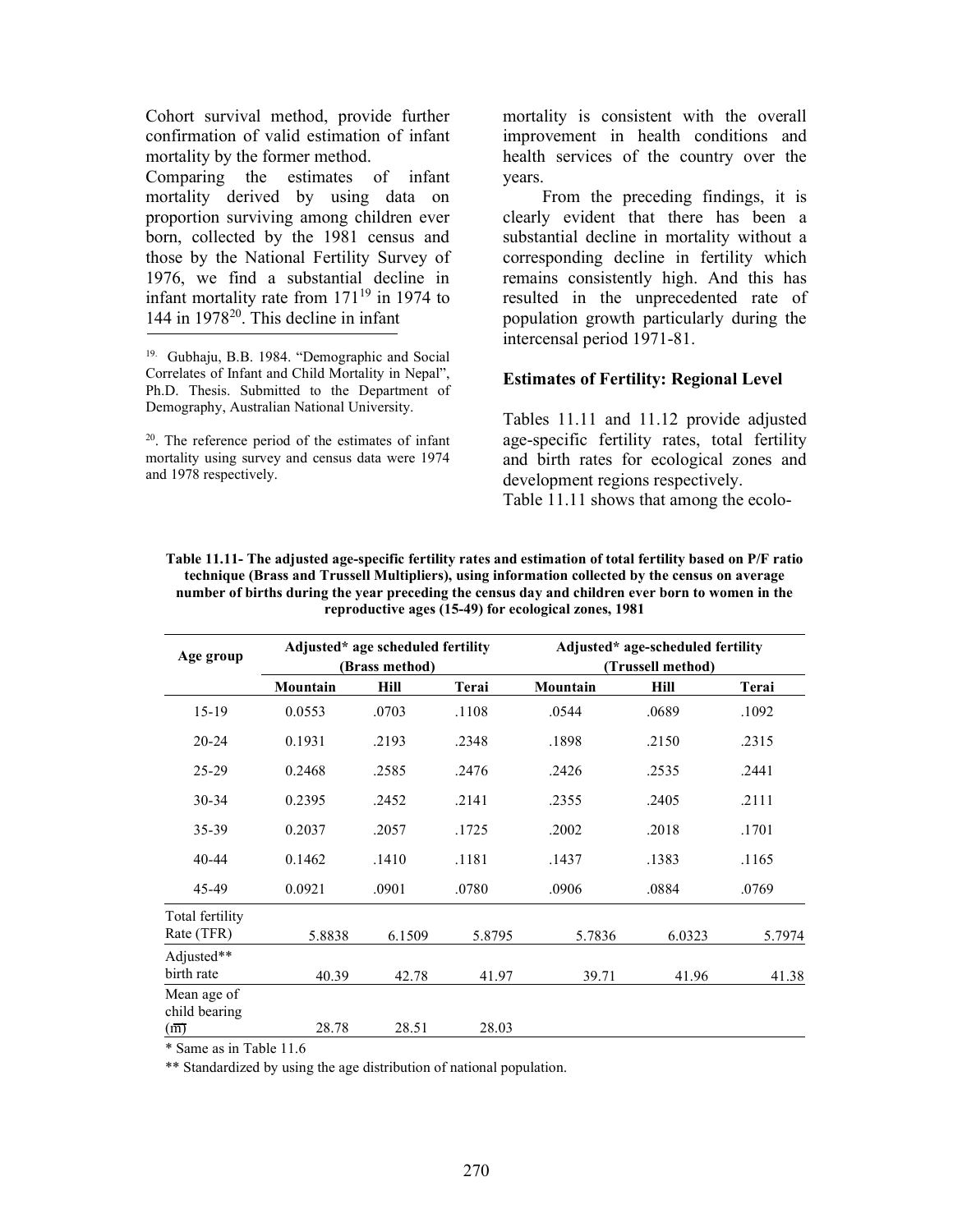gical zones, the Hill has the highest fertility, measured in terms of Total Fertility Rate (TFR) as well as adjusted birth rate. The Total Fertility Rates for the Mountain and Terai are the same<sup>21</sup>. However, the adjusted birth rates at the younger ages (15-19 and 20-24 years agegroup) in the Terai are higher

than those of the rates at the corresponding ages in the Mountain. This higher birth rates at the younger ages coupled with disproportionately higher number of women at these ages (15-19 and 20-24) within the reproductive period, produced higher fertility rate for the Terai. The finding of lower fertility rate at the younger ages in the Mountain compared to those in the Terai, may be attributed among

Table 11.12- The adjusted age-specific fertility rates and estimation of total fertility based on P/F ratio technique (Brass and Trussell Multipliers), using information collected by the census on average number of births during the year preceding the census day and children ever born to women in the reproductive ages (15-49) for development regions, 1981

|                                                | Adjusted* age-scheduled fertility |            |        |             |             |            |       |                 |                  |        |
|------------------------------------------------|-----------------------------------|------------|--------|-------------|-------------|------------|-------|-----------------|------------------|--------|
| Age group                                      | <b>Brass</b>                      |            |        |             |             |            |       | <b>Trussell</b> |                  |        |
|                                                | <b>EDR</b>                        | <b>CDR</b> | WDR    | <b>MWDR</b> | <b>FWDR</b> | <b>EDR</b> | CDR   | WDR             | <b>MWDR FWDR</b> |        |
| $15-19$                                        | .0834                             | .0911      | .0793  | .0880       | .0847       | .0818      | .0897 | .0782           | .0867            | .0839  |
| $20 - 24$                                      | .2496                             | .2188      | .2121  | .2262       | .1991       | .2449      | .2155 | .2091           | .2230            | .1970  |
| $25 - 29$                                      | .2939                             | .2397      | .2505  | .2587       | .2304       | .2883      | .2360 | .2470           | .2550            | .2280  |
| $30 - 34$                                      | .2575                             | .2138      | .2299  | .2482       | .2211       | .2526      | .2186 | .2267           | .2447            | .2188  |
| 35-39                                          | .2098                             | .1760      | .1909  | .2160       | .1860       | .2052      | .1733 | .1883           | .2130            | .1840  |
| 40-44                                          | .1389                             | .1239      | .1281  | .1566       | .1350       | .1363      | .1220 | .1263           | .1544            | .1336  |
| 45-49                                          | .0824                             | .0826      | .0851  | .1030       | .0903       | .0808      | .0814 | .0839           | .1015            | .0894  |
| Total fertility<br>Rate (TFR)                  | 6.5767                            | 5.7299     | 5.8795 | 6.4841      | 5.7336      | 6.4527     | 5.642 | 5.7977          | 6.3912           | 5.6733 |
| Adjusted**<br>birth rate                       | 46.47                             | 40.41      | 41.16  | 44.89       | 39.82       | 45.55      | 40.07 | 40.58           | 44.26            | 39.41  |
| Mean age of<br>child bearing<br>$\overline{m}$ | 28.25                             | 28.29      | 28.14  | 27.97       |             |            |       |                 |                  |        |

Note: EDR = Eastern Development Region; CDR = Central Development Region

WDR = Western Development Region; MWDR = Mid-western Development Region

FWDR = Far-western Development Region

\*Same as in Table 11.6

\*\*Same as in Table 11.11

other factors, to the out flux of people at the younger ages from the former (Mountain) to the latter (Terai).

Among the development regions, fertility

<sup>21</sup> . The differences in Total Fertility Rates among the regions are, however, very negligible and found not to be statistically significant, as determined by one-way analysis of variance.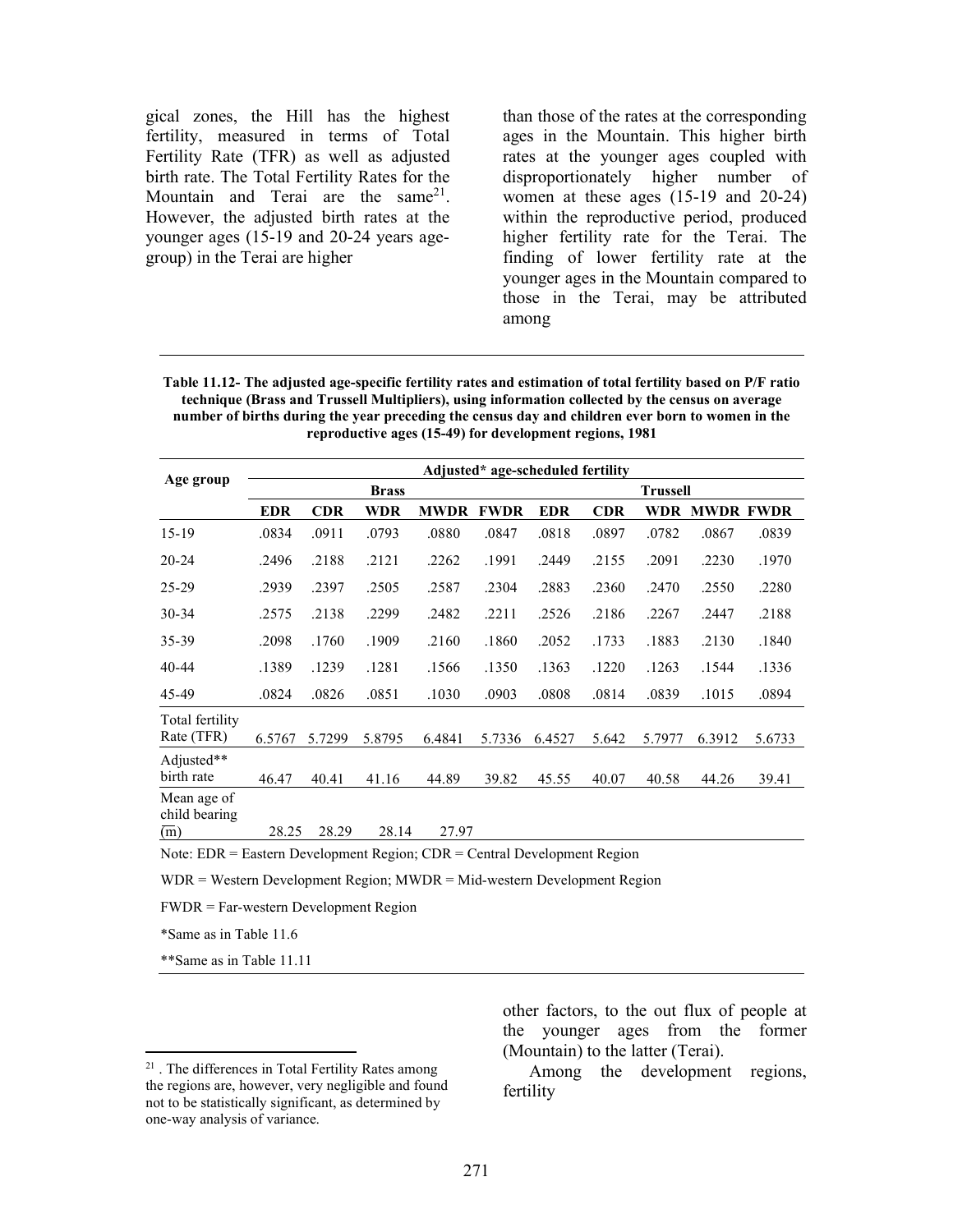was found to be highest in the Eastern Development region, followed by the Midwestern Development region, the western Development region, the Far-western Development region and the Central Development region (Table 11.12). The fertility of the latter two regions are almost the same. These findings remain almost unchanged irrespective of our measures of fertility (Total Fertility Rate and Adjusted Birth Rate) and methods of estimation (Brass and Trussell Multipliers).

 The total Fertility Rates and Adjusted Birth rates of the Eastern development region and the Mid-western development regions and higher than those of the corresponding rates at the national level; while these rates for the other remaining regions are

lower than those of the national levels (see Table 11.12).

### Estimates of Infant Mortality: Regional Level

Table 11.13 provides estimation of infant mortality for the ecological zones and development regions of the country. Among the ecological zones, infant mortality is highest in the Mountain, followed by the Hill and Terai. These rates per 1000 live births are 187, 164 and 124 for the Mountain, Hill and Terai respectively in 1978. This differential infant mortality rates by differential access to medical and health services can be easily provided to the people of Terai because of better road communications, while these services are not

Table 11.13-Estimate of infant mortality\* and corresponding life expectancy for different ecological and development regions, Nepal based on proportion dead among children ever born to ever-married women, by employing Trussell Method

| <b>Ecological zones and</b> | <b>Infant Mortality</b> |                  | Corresponding         | Estimated $e^{0}e^{**}$ |  |
|-----------------------------|-------------------------|------------------|-----------------------|-------------------------|--|
| <b>Development regions</b>  | Rate* (IMR)             | $e^{\mathbf{0}}$ | Reference period 1981 |                         |  |
| a) Ecological Zone          |                         |                  |                       |                         |  |
| Mountain                    | 187                     | 39.3             | 1978                  | 42.1                    |  |
| <b>Hill</b>                 | 164                     | 42.7             | 1978                  | 46.0                    |  |
| Terai                       | 124                     | 49.2             | 1978                  | 52.8                    |  |
| b) Development region       |                         |                  |                       |                         |  |
| Eastern                     | 130                     | 48.3             | 1978                  | 51.1                    |  |
| Central                     | 138                     | 46.9             | 1978                  | 50.0                    |  |
| Western                     | 148                     | 45.2             | 1978                  | 48.1                    |  |
| Mid-western                 | 177                     | 40.8             | 1978                  | 43.7                    |  |
| Far-werstern                | 169                     | 42.0             | 1978                  | 45.2                    |  |

\* Estimate of IMR  $(1<sup>q</sup>0)$  is obtained by accepting  $2<sup>q</sup>0$ .

\*\* To arrive at the estimate of 1981 we have used the same trend in expectation of life at birth as that was observed between 1966 and 1976 for the country as a whole. These were 0.92 and 0.76 per year for male and female respectively. However, the national estimate of life expectancy at birth derived from the weighted average of the regional estimates, falls short of the estimate of life expectancy at birth obtained from age data of the national population. This calls for adjusting the regional estimate. The regional figures were adjusted by taking the difference of weighted average obtained from the regional estimate and the estimate obtained by using national age distribution of population and distributing the difference to the initial estimate of each region/zone proportionately to its population size. (For details see Central Bureau of Statistics, 1986, population Projection of Nepal, Total and sectoral:Kathmandu.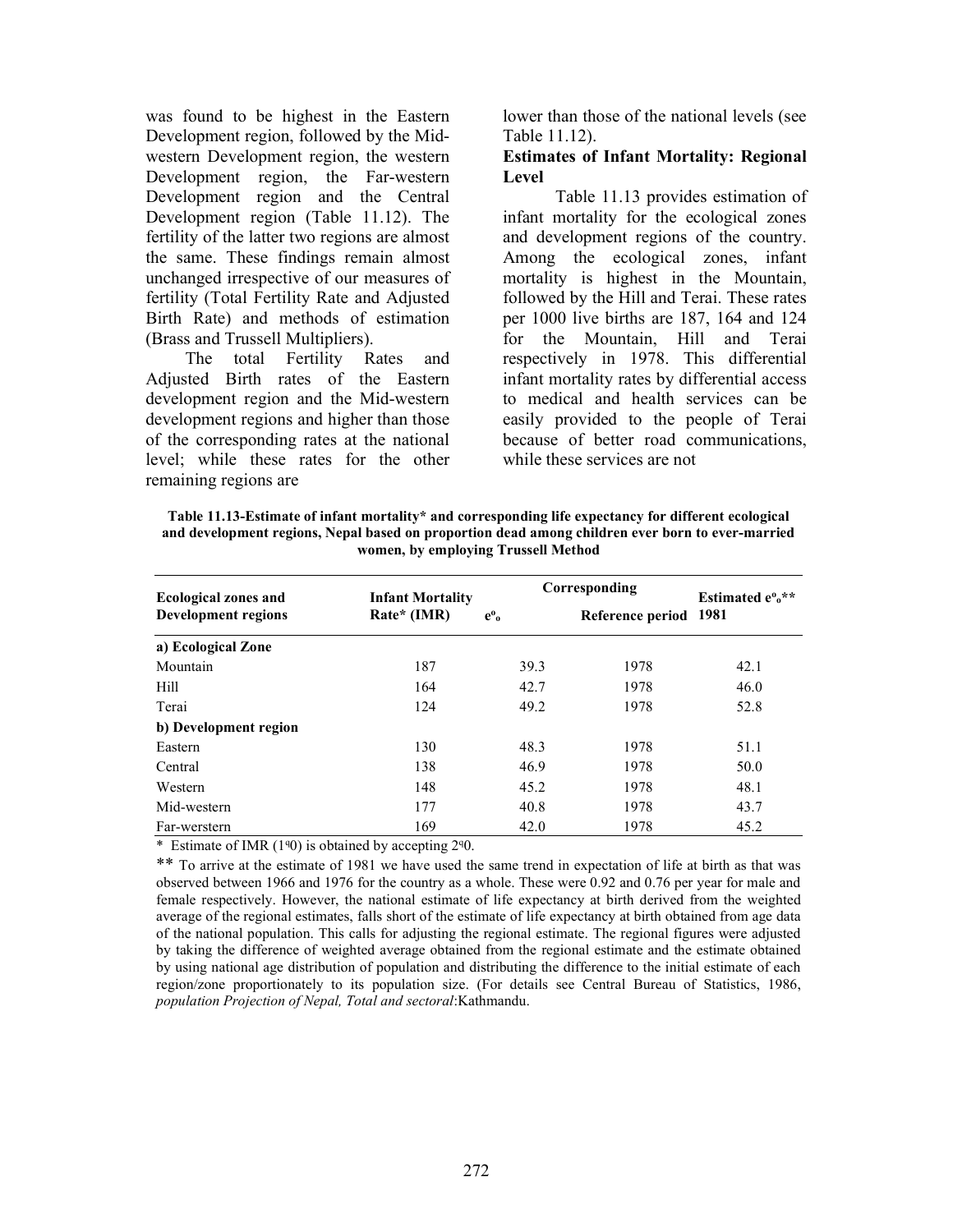only scarce in the Mountain, but it is also difficult to reach people due to poor communications. Communication is also a problem in the Hill but this is not as formidable as in the Mountain. These findings confirm that the higher the availability of health and medical services, the lower the mortality including the infant mortality.

 Among the development regions, the infant mortality is found to be highest in the Mid-western Development region, followed by the Far-western, Western, Central and Eastern Development regions.

# Direct Measures of Fertility

 We have so far discussed indirect measures of fertility. Here we discuss two direct measures of fertility-i) child woman ratio (CWR) and ii) mean number of children ever born.

# i) Child Women Ratio (CWR)

Child woman ratio (CWR), i.e. the ratio of children 0-4 years to women in the reproductive age group (15-49), expressed in terms of 1000 provides a measure of the fertility level that can be obtained from a single census. This measure is not very reliable due to under-enumeration of children in the age group 0-4. And if the extent of under-enumeration of children varies from one census to another, this ratio is not a useful measure in examining the trend in fertility because the changes in this ratio could be due to changes in the coverage of children rather than reflecting real changes in fertility. However, if the degree of under-enumeration of children is the same in each successive census, the child woman ratio can be employed in measures of fertility trend. The use of child-woman ratio as a measure of fertility is more deficient particularly when one studies differential fertility. This ratio may be affected by and under-enumeration of young children from one area to another. The child-woman ratio,

therefore, may vary from one region to another merely on the basis of differential completeness of the enumeration. Child woman ratio may vary also from one region to the another due to differential infant and childhood mortality. These deficiencies have to be borne in mind while interpreting fertility differentials among regions by using child woman ratio.

 Table 11.14 provides child woman ratio for the country as a whole and three ecological zones for 1971 and 1981. Data shows an impressive increase in the childwoman ratio over the last 10 years period 1971-81. During this period, child-woman ratio increased by 12 per cent from 587 children per thousand women in 1971 to 656 children per thousand women in 1981. this increase in child-woman ratio during the last intercensal period was marked not only for the country as a whole but also in every geographical zone (Table 11.14), and development region (Table 11.15), administrative zone (Table 11.16) and district (Table 11.17).

 This increase in the child-woman ratio could result from combination of the following factors: i) increase in fertility; ii) improvement in the completeness of the enumeration of children, and (iii) higher proportion and number of children surviving due to reduction in the infant and childhood mortality over the years. Considering the increase in CWR as an indicator of rising fertility is unacceptable because no other measures of fertility showed such an increasing trend. However, the differential coverage of children in the censuses of 1971 and 1981 may very well explain this intercensal rise in the child-woman ratio. All indirect tests suggest better coverage of children in the 1981 census than in the 1971 census. For example, the age data from all the census excepting the 1981 census showed an excess of persons in the age group 5-9 than in the preceding age group 0-4. This is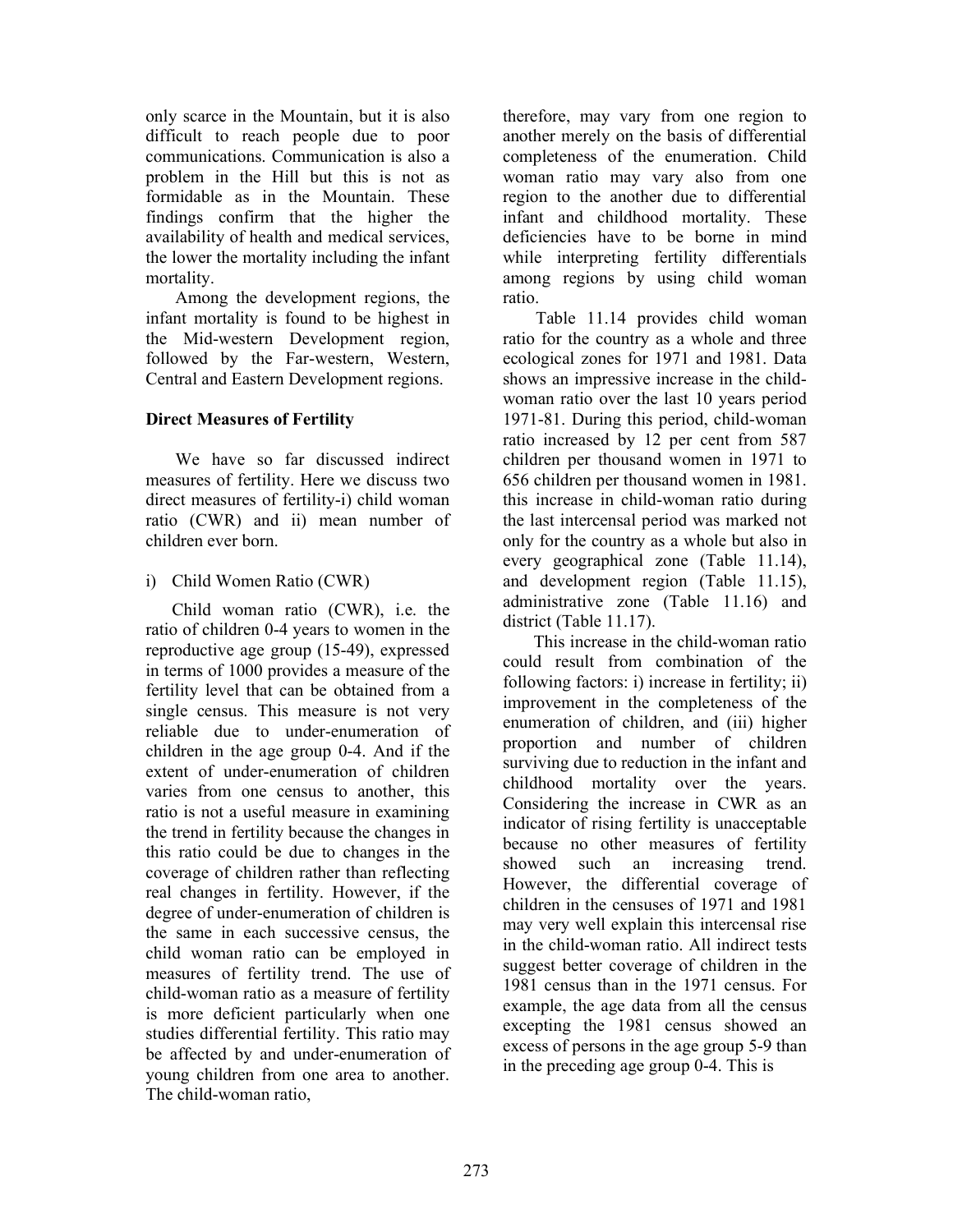unlikely unless there is evidence of drastic reduction in fertility and/or increase in childhood mortality. But there is no such evidence of declining fertility and/or increasing childhood mortality in Nepal. The finding of higher number of persons in the age-group 5-9 over those in the age group 0-4 in the census held prior to 1981 was merely due to shifting of persons from lower ages to exact age 5 and also due to under-enumeration of children particularly those of the newly born. However, for the first time in 1981 census, the number of persons enumerated in the age-group 0-4 exceeded those in the age group 5-9. This finding is in conformity with one's expectations. This could also imply an improvement in the coverage of census over the years.

 Similarly, male children were under-enumerated in all the censuses undertaken prior to 1981 as indicated by low (i.e. less than 100) sex ratio in 0-4 years age group. The sex ratio in the age group 0-4 has been consistently less than 100 in all three censuses conducted since 1952/54. This is contrary to one's expectation. The sex ratio in the child age group 0-4 can be less than one, only in situations where there are more female than male births and/or higher male than female infant/child mortality. There is no evidence to show that at birth there are more females than males. On the contrary, evidence obtained from countries having a complete vital registration system suggests higher male than female births. And this would produce a sex ratio at birth higher than 100. There is also no clear evidence to show higher male than female infant and child mortality. The evidence from neighbouring countries particularly from Bangladesh, India and Pakistan, clearly show higher infant and child mortality for female than male children. And there is no reason to believe that Nepal should be an exception to this general pattern of infant/

child mortality by sex obtained in other neighbouring countries. Therefore, the finding of excess female over male children in the age group 0-4 by the censuses of 1952/54, 1961 and 1971, was mostly due to gross under-enumeration of male children in these censuses. However, an improvement is marked in the 1981 census which gives us a sex ratio of 106 in the child age group 0-4. All these indicators imply an improvement in the coverage of the 1981 census particularly of the children in the age group 0-4. And this has possibly led to the increase in childwoman ratio in 1981 over that of 1971. Part of this increase in child woman ratio was also due to the increasing proportion and number of children surviving in the age group 0-4 due to the sharp reduction of infant/child mortality during the last 10 years (1971-81) period.

 Given the better coverage of children in the 1981 census, we discuss here only the child-woman ratio for the 1981 instead of discussing the trend over the last intercensal period.

# Child-woman Ratio by Geographical Areas:

 The child-woman ratio is found to be the highest in the Terai and lowest in the Mountain (see Table 11.14). The hill occupies the intermediate position. The regional differences in child-woman ratio may partly arise from differential chances of survival of children in these areas. The chances of survival of children as indicated by infant mortality rate is lowest in the Mountain, followed by the Hill and Terai. The highest child woman ratio in the Terai could also arise from higher net migration into this area.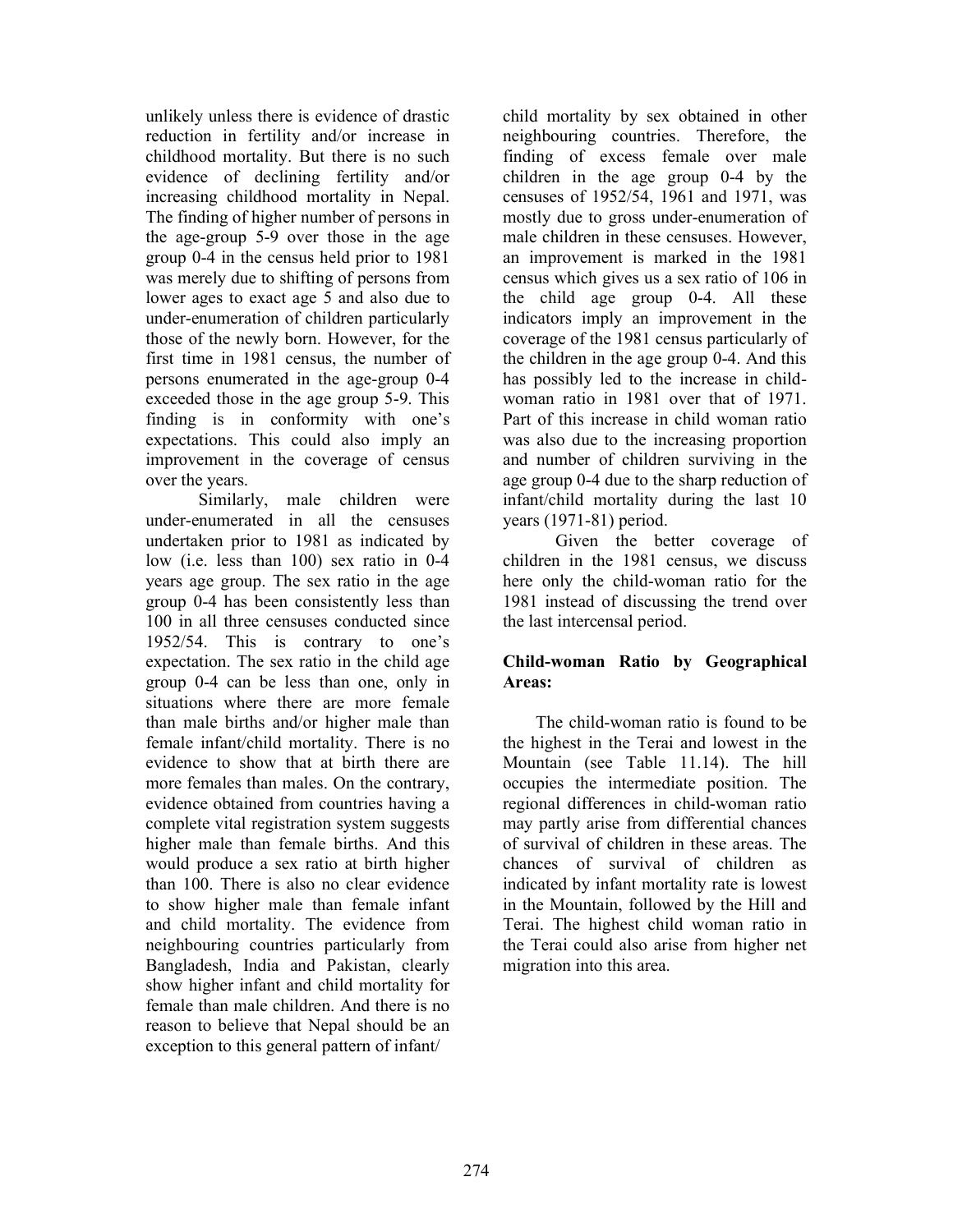| Table 11.14-Child woman ratio by ecological |  |
|---------------------------------------------|--|
| zone, Nepal, Census years 1971-81           |  |

|      | Child woman ratio* |
|------|--------------------|
| 1971 | 1981               |
| 541  | 617                |
| 575  | 643                |
| 616  | 680                |
| 587  | 656                |
|      |                    |

 $\frac{\text{Childrenaged 0-4}}{\text{N}}$ Childrenaged  $\overline{\phantom{0}}$ 

.ofwomenaged15-49 No ofwomenaged  $\overline{\phantom{a}}$ 

Source: Central Bureau of Statistics, 1974- Population Census 1971, Vol. I. Table 6;

Central Bureau of Statistics, 1984- population census 1981, Vol, II, Table 5.

1000

### Child-woman Ratio by Development Regions

 Table 11.15 show highest childwoman ratio in the Far-western Development region followed by Midwestern, Western, Central and Eastern Development regions. This regional differences in child-woman ratios could also be explained by differential chances of survival of children. The chances of survival of children as indicated by infant mortality rate are highest in the Eastern Development region, followed by the Central, Western, Mid-western and Farwestern Development regions.

 These regional differences in child woman ratio can also be explained in terms of differential chances of survival of children as indicated by infant mortality rates. Infant mortality rate is highest in the Mid-western Development region, followed by Far-western, Western, Central and Eastern development regions. If we correlate the level of infant mortality of a region with that of its child woman ratio, we will find a positive correlation between the two, i.e. the higher the infant mortality of a region, the higher the child woman ratio (CWR). This finding indirectly supports the

often posited hypothesized positive relation between infant mortality and fertility. However, the relationship between infant mortality and fertility is too complex to be tested by the present cenus data (Chaudhury,  $1982$ )<sup>22</sup>

| Development region                | Child woman ratio* |      |
|-----------------------------------|--------------------|------|
|                                   | 1971               | 1981 |
| Eastern Development region        | 610                | 621  |
| Central Development region        | 587                | 635  |
| Western Development<br>region     | 554                | 661  |
| Mid-western Development<br>region | 619                | 720  |
| Far-western Development<br>region | 558                | 725  |
| Nepal                             | 587                | 656  |
|                                   |                    |      |

\*Same as \* in Table 11.14

Source: Same as are those in Table 11.14

# Child-woman Ratio by Administrative Zones

 Table 11.16 provides child-woman ratio for each of the 14 administrative zones of the country. The child-woman ratio is found to be highest in the Bheri zone, followed by Mahakali zone, and lowest in Sagarmatha zone. The Bheri and Mahakali zones are located in the Midwestern and Far-western Development regions of the country while Sagarmatha is located in the Eastern Development region. Given the location of Bheri and Mahakali zones in the Mid-western and Far-western Development regions-the areas having the highest and second highest infant mortality rates (see Table 11.16) and Sagarmatha being located in the Eastern Development region the area having the lowest infant mortality,

<sup>22</sup> Chaudhary, R. H. 1982. Social Aspects of Fertility with Special Reference to Developing Countries, New Delhi: Vikas Publishing House Pvt. Ltd.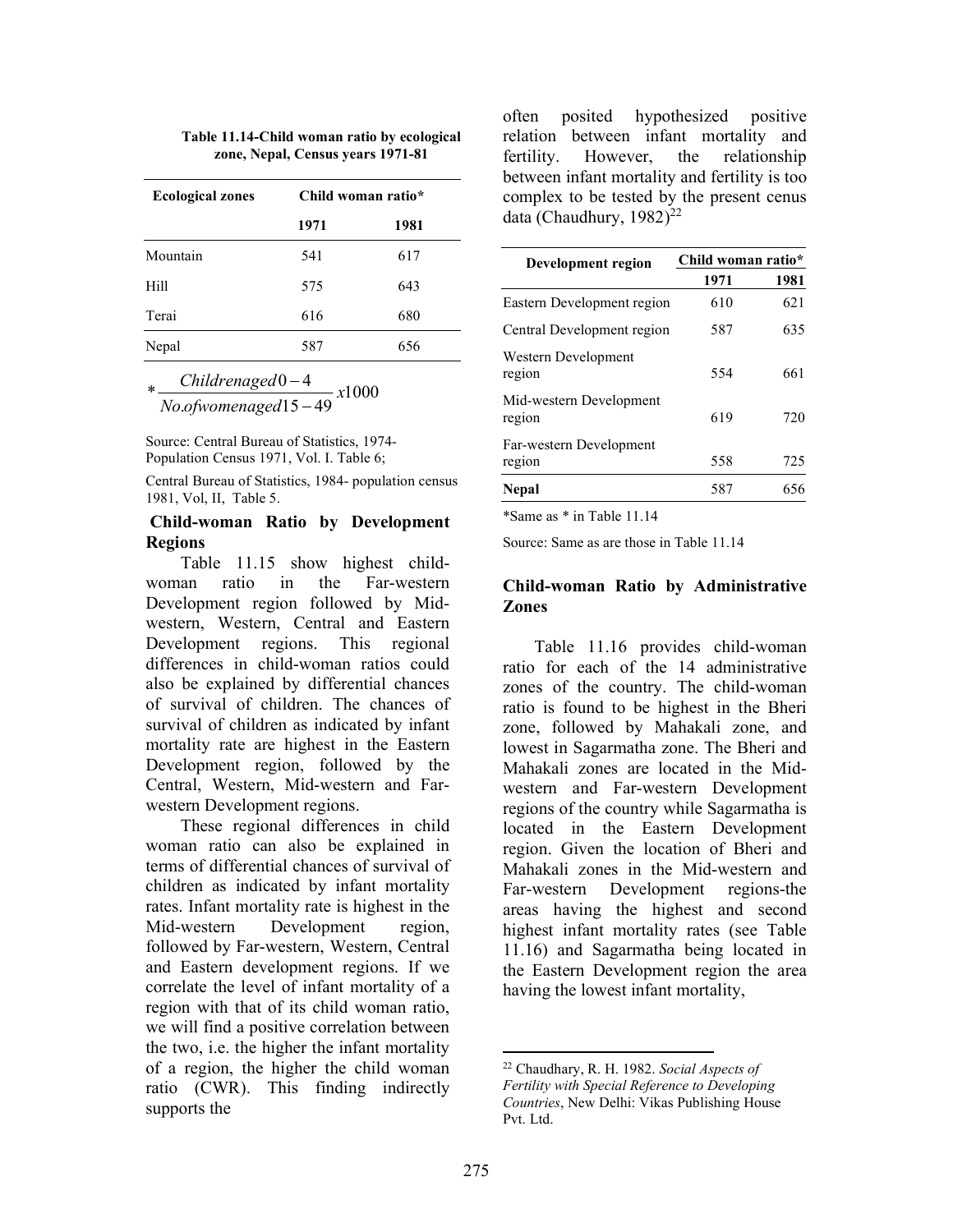|  |                             | Table 11.16- Child woman ratio by zones, |
|--|-----------------------------|------------------------------------------|
|  | Nepal, Census years 1971-81 |                                          |

| Zone         |      | Child woman ratio* |  |  |  |
|--------------|------|--------------------|--|--|--|
|              | 1971 | 1981               |  |  |  |
| Mechi        | 648  | 639                |  |  |  |
| Koshi        | 639  | 627                |  |  |  |
| Sagarmatha   | 575  | 603                |  |  |  |
| Janakpur     | 589  | 623                |  |  |  |
| Bagmati      | 570  | 611                |  |  |  |
| Narayani     | 606  | 682                |  |  |  |
| gandaki      | 543  | 652                |  |  |  |
| Dhawalagiri  | 534  | 641                |  |  |  |
| Lumbini      | 569  | 673                |  |  |  |
| Rapti        | 627  | 704                |  |  |  |
| <b>Bheri</b> | 629  | 763                |  |  |  |
| Karnai       | 555  | 642                |  |  |  |
| Seti         | 557  | 708                |  |  |  |
| Mahakali     | 574  | 752                |  |  |  |

\*Same \* in Table 11.14

further attests to the positive relationship between infant mortality of an area and the child-woman ratio.

#### Child-woman Ratio by Districts

 The child-woman ratios were also calculated for the 75 districts of Nepal and these are presented in Table 11.17.

 The first five districts having the child woman ratio above the national level are in the following descending order: Kanchanpur (908), Bardiya (895), Kailali (840), Salyan (783) and Surkhet (780). The last five districts having child-woman ratio below the national level are in the following ascending order: Mustang (443), Humla (478), Dolpa (488), Lamjung (499) and Dolakha (499).

 An attempt was also made to explain the district level variation in the childwoman ratio by socio-economic factors in a regression

| Table 11.17- Child woman ratio by districts, Nepal, Census years 1971-81 |  |
|--------------------------------------------------------------------------|--|
|                                                                          |  |

| <b>Districts</b> | Child woman ratio |      | <b>Districts</b> | Child woman ratio |      |
|------------------|-------------------|------|------------------|-------------------|------|
|                  | 1971              | 1981 |                  | 1971              | 1981 |
| Taplejung        | 570               | 598  | Syangja          | 574               | 694  |
| Panchthar        | 570               | 613  | Kaski            | 519               | 651  |
| Illam            | 595               | 619  | Manang           | 438               | 574  |
| Jhapa            | 757               | 667  | Mustang          | 443               | 443  |
| Morang           | 699               | 657  | Myagdi           | 537               | 633  |
| Sunsari          | 677               | 645  | Parbat           | 558               | 565  |
| Dhankutta        | 567               | 615  | Baglung          | 548               | 704  |
| Terhrathum       | 577               | 577  | Gulmi            | 557               | 570  |
| Sankhuwasabha    | 550               | 544  | Palpa            | 598               | 745  |
| Bjojpur          | 578               | 602  | Nawalparasi      | 630               | 690  |
| Solukhumbu       | 537               | 538  | Rupandehi        | 545               | 627  |
| Okhaldhunga      | 561               | 649  | Kapilbastu       | 510               | 757  |
| Khotang          | 585               | 539  | Arghakhanchi     | 615               | 673  |
| Udayapur         | 643               | 668  | Pyuthan          | 564               | 765  |
| Saptari          | 565               | 607  | Rolpa            | 593               | 627  |
| Siraha           | 570               | 608  | Rukum            | 612               | 620  |
| Dhanusha         | 601               | 603  | Salyan           | 625               | 783  |
| Mahottari        | 586               | 708  | Dang-Deokhuri    | 730               | 719  |
| Salahi           | 609               | 650  | Banke            | 567               | 720  |
| Sindhuli         | 651               | 642  | Bardiya          | 743               | 895  |
| Ramechhap        | 569               | 529  | Surkhet          | 705               | 780  |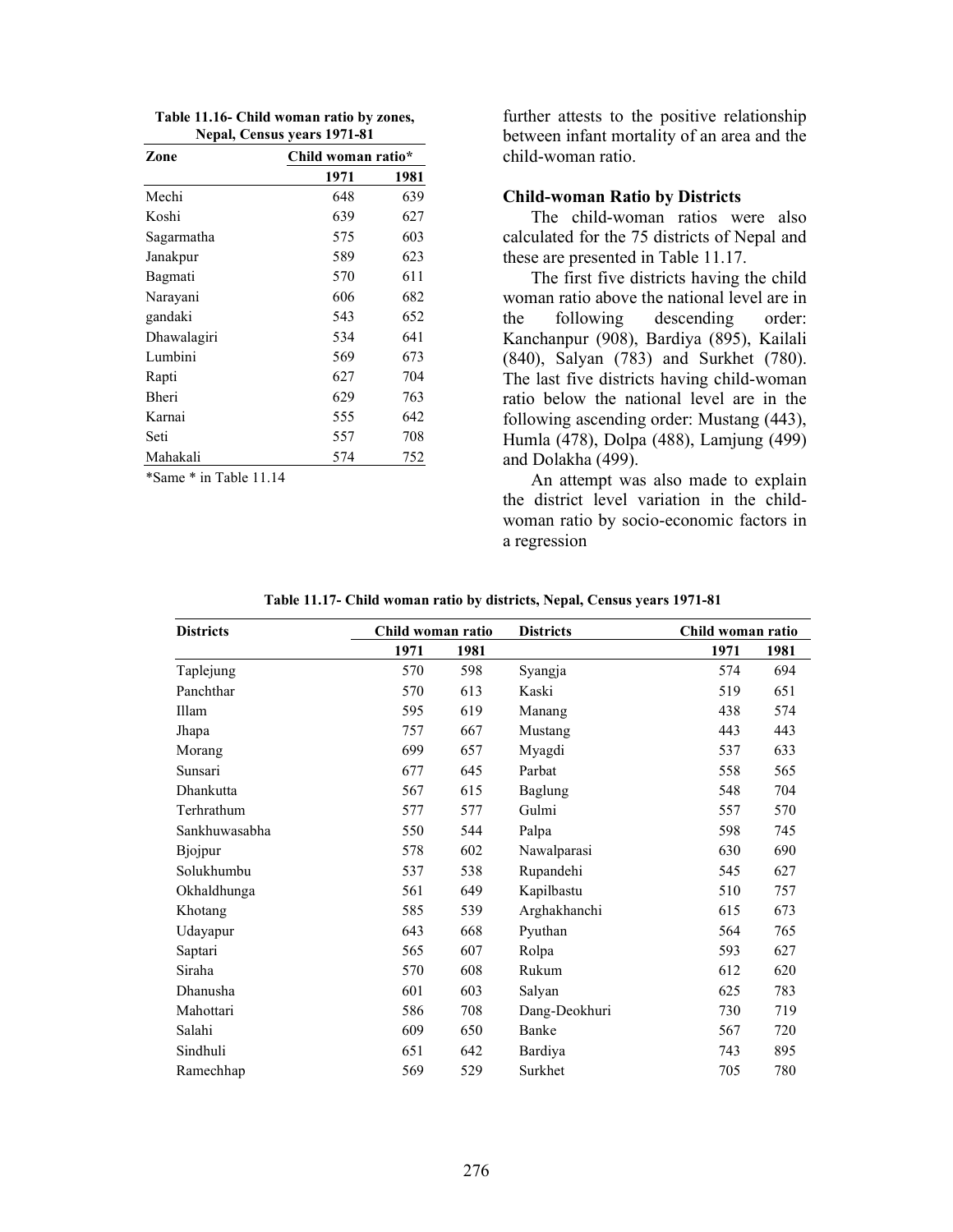| Table 11.17 continued |     |     |            |     |     |
|-----------------------|-----|-----|------------|-----|-----|
| Dolakha               | 520 | 499 | Dailekh    | 566 | 711 |
| Sindhupalchok         | 562 | 652 | Jajarkot   | 621 | 667 |
| Kavrepalanchok        | 575 | 587 | Dolpa      | 528 | 488 |
| Lalitpur              | 596 | 621 | Jumla      | 570 | 574 |
| Bhaktapur             | 647 | 637 | Kalikot    | 675 | 731 |
| Kathmandu             | 543 | 618 | Mugu       | 554 | 746 |
| Nuwakot               | 562 | 561 | Humla      | 452 | 478 |
| Rasuwa                | 508 | 555 | Bajura     | 576 | 708 |
| Dhading               | 567 | 615 | Bajhang    | 477 | 676 |
| Makwanpur             | 701 | 747 | Achham     | 507 | 615 |
| Rautahat              | 535 | 639 | Doti       | 526 | 657 |
| Bara                  | 566 | 654 | Kailali    | 727 | 840 |
| Parsa                 | 592 | 725 | Kanchanpur | 655 | 908 |
| Chitwan               | 733 | 659 | Dadeldhura | 513 | 664 |
| Gorkha                | 561 | 652 | Baitadi    | 539 | 659 |
| Lamjung               | 432 | 499 | Darchula   | 576 | 769 |
| Tanahu                | 588 | 720 |            |     |     |

Source: Central Bureau of Statistics, 1975-Population Census 1971, Vol. I

Central Bureau of Statistics, 1984-Population Census 1981, Vol. I.

regression model. The socio-economic variables included in the model are as follows: (i) female singulate mean age at marriage; (ii) per cent male (aged 5 years and above) literate; (iii) per cent female (aged 5 years and above) literate; (iv) female labour force participation rate, and (v) per cent urban.

These district level variables were regressed on child-woman ratio of a district. The child-woman ratio is defined here as number of children in the 0-4 years age group to women in the 15-49 years age group, expressed in a 1000. The results are presented in Table 11.18.

| Table 11.18- Regression of socio-economic factors on child woman ratio (CWR) of a district (OLS) |
|--------------------------------------------------------------------------------------------------|
| $N = 75$                                                                                         |

|                                           | Dependent Variable: Child woman ratio |                          |                    |  |
|-------------------------------------------|---------------------------------------|--------------------------|--------------------|--|
| Independent variables                     | <b>Regression</b><br>cofficient       | t-value                  | Significance level |  |
| 1. Female singulate mean age at marriage  | $-2.8601$                             | $-5.7000$                | 0.0010             |  |
| 2. Per cent literate (male)               | $-0.0635$                             | $-0.3740$                | 0.7093             |  |
| 3. Per cent literate (female)             | 0.0524                                | 0.1410                   | 0.8886             |  |
| 4. Female labour force participation rate | 0.1244                                | 2.2100                   | 0.0303             |  |
| 5. Per cent urban                         | 0.2006                                | 1.5590                   | 0.1236             |  |
| $R^2 = 4063$                              | $F = 9.44$                            | significant at .01 level |                    |  |

The child-woman ratio of a district decreases as the female mean age at marriage increases, and this relationship is also found to be statistically significant. It indicates that increasing female age at marriage will have a

depressing effect on fertility. The relationship between female labour force participation and fertility is found to be positive and significant. This finding is somewhat unexpected. The female labour force participation and fertility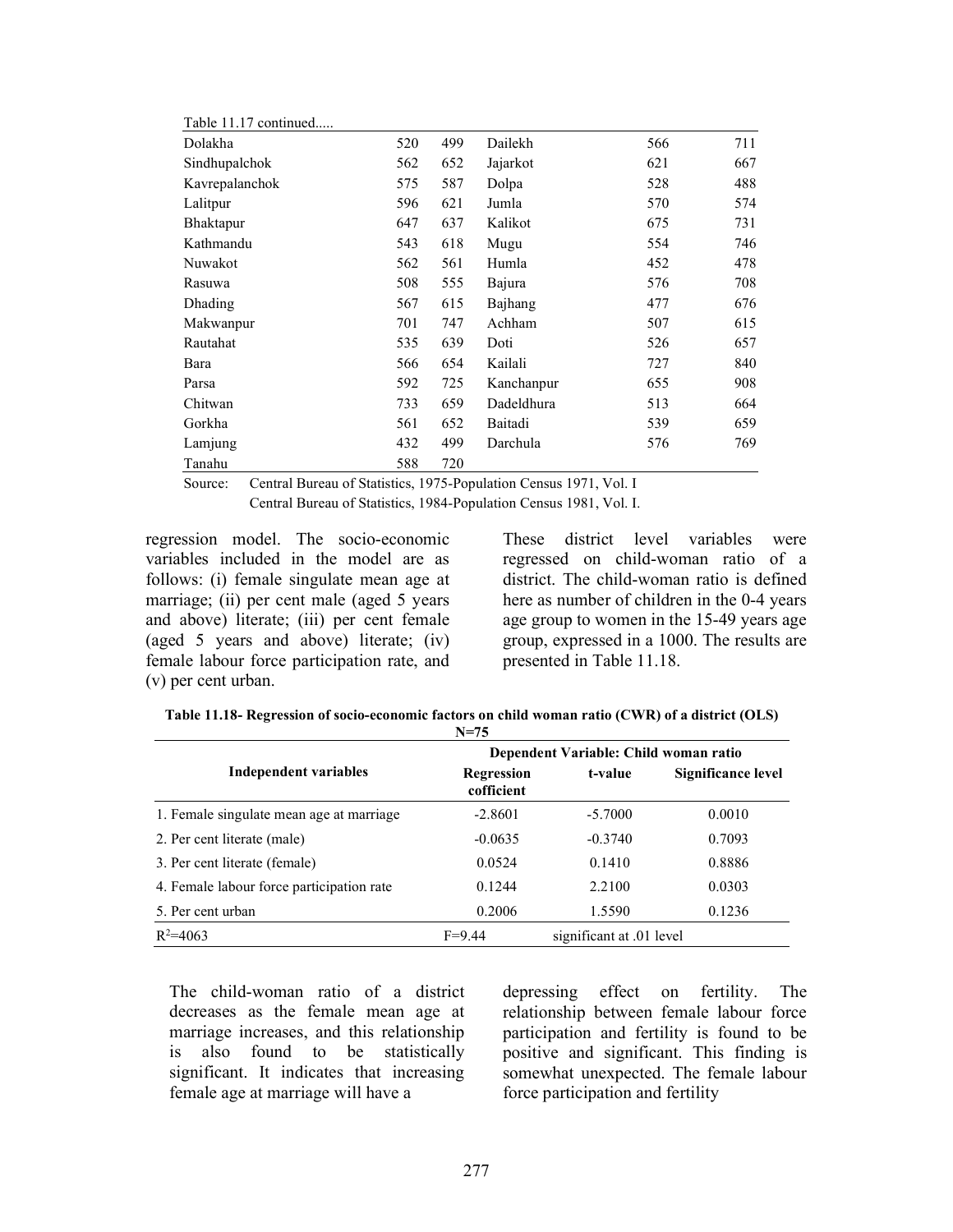hypothesis usually postulates a negative relationship between the two, on the assumption that the working mother will find it incompatible to discharge the roles of mother and worker outside the home and therefore will have fewer children. However, the role-incompatibility of a working mother in traditional peasant societies like Nepal is not very high as working mothers in these societies receive a lot of support in raising children from the surrogate relations and other kin members. Therefore, the finding of a positive relationship between female labour force participation and fertility, i.e. child-woman ratio is not inexplicable. Moreover, the finding of a positive relationship between female labour force participation and child woman ratio may also result from the fact that the economic pressure resulting from higher fertility among other factors may have forced some women with high fertility to participate in the labour force to augment family income. And this has resulted in the finding of a positive relationship between labour force participation and fertility.

### Number of Children Ever Born

 The fertility level and trend can also be estimated from data on number of children ever born alive by age of women. However, the figures on total number of children ever born are usually understated, because of recall lapse. And this is also likely to vary with age and other factors such as education. The various censuses and surveys have collected data on number of children ever born and classified these by age of women (see Table 11.15). Examination of completed family size (i.e. number of children ever born to a woman in the age group 45-49) derived from the censuses of 1961, 1971 and 1981 not only indicates low level of fertility but also definite trend of decline in fertility. However, these findings cannot be taken for granted because the number of children ever born reported in the censuses is grossly under reported. For example, the

completed fertility (i.e. number of children ever born to a woman in the age group 45- 49) implied by the 1981 census was only 3.7 live births per woman. This low level of completed fertility is not only inexplicable<sup>23</sup> but also inconsistent with the similar data collected by the surveys in recent years. The completed fertility of a woman aged 45 year and over obtained from the 1984 Mortality and Migration Survey of New Era was  $5.5$  live births<sup>24</sup>. These figures according to 1986 Demographic Sample Survey were 5.5 and 4.8 live births in rural and urban areas. $25$ Comparing the completed fertility of women aged 45 and over represented in the census with those in the surveys, the former undoubtedly looks highly under reported (see Table 12.5).

 The census data also indicates under reporting of children increases with the age of mother. For example, in 1961 women in the age group 35-39 reported only 3.97 live births. Similarly women aged 35-39 reported lower parity in 1981 than in 1971 indicating under reporting of children ever born increases with the age of the mother, resulting from recall lapse. Comparison of data on number of children ever born collected by the surveys with those of census figures also indicate that under reporting is not only confined to higher ages but also to younger ages (see Table 11.15). In view

<sup>25</sup> Central Bureau of Statistics. Demographic Sample Survey 1986, Preliminary Report (mimeo).

This low level of fertility is not consistent with the prevailing low age at marriage and low level of contraception use. The singulate mean age at marriage for female was estimated at 17.2 years in 1981. Only 15 per cent of currently married women were reported to be practicing contraception in 1986 (Ministry of Health. FP/MCH. 1986. Preliminary Reoprt. Finding from Nepal Fertility and Family Planning Survey.

<sup>&</sup>lt;sup>24</sup> New Era. 1986. Fertility and Mortality Rates in Nepal. Kathmandu